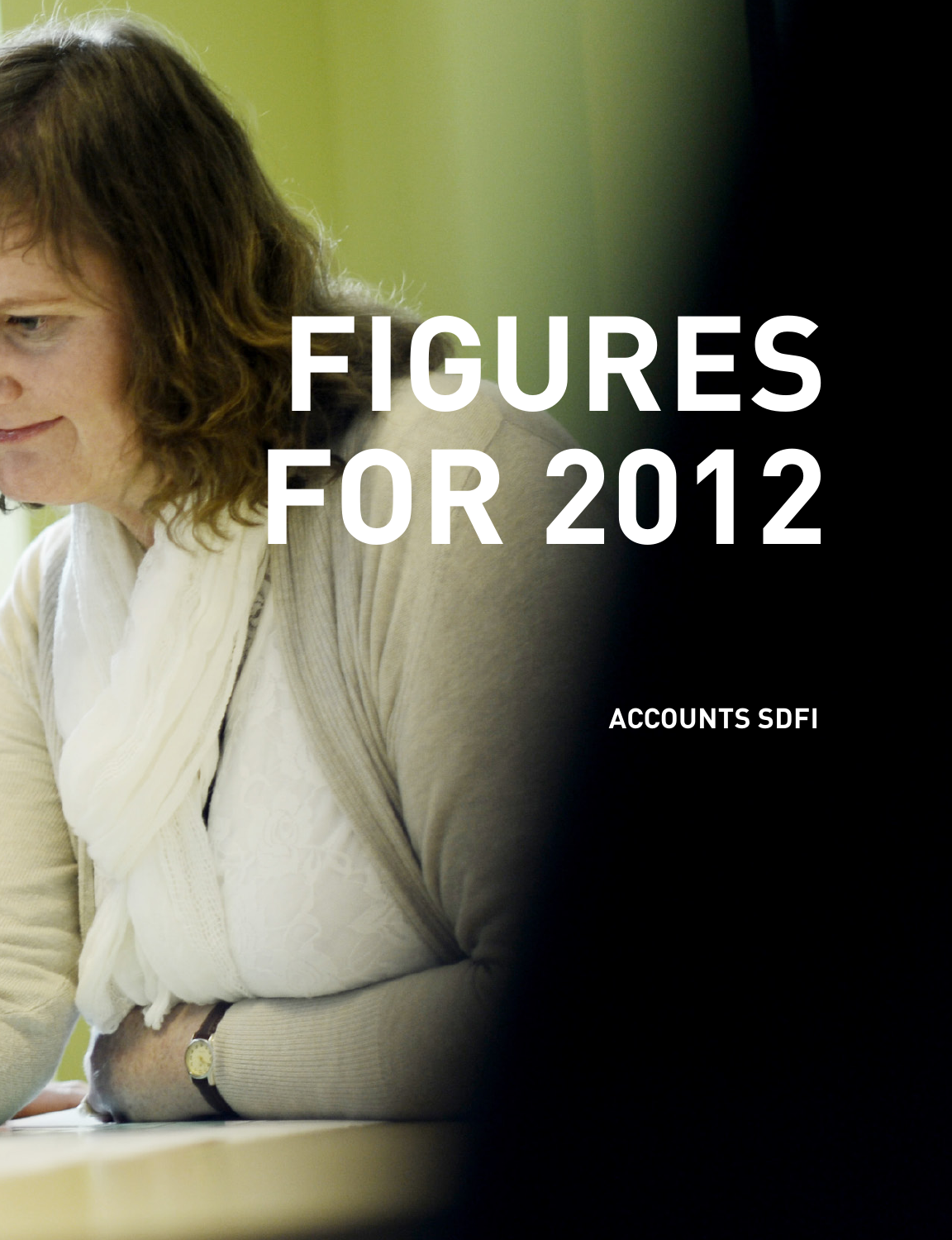# **Contents**

#### **Accounts SDFI**

- SDFI Appropriation accounts
- 44 SDFI Capital accounts<br>45 SDFI Income statemen
- 45 SDFI Income statement<br>46 SDFI Balance sheet at 3
- SDFI Balance sheet at 31 December
- SDFI Cash flow statement
- SDFI Notes (Norwegian Accounting Act)

#### **Notes SDFI**

| 50 | Note 1  | Asset transfers and changes                                      |
|----|---------|------------------------------------------------------------------|
| 51 | Note 2  | Specification of fixed assets                                    |
| 51 | Note 3  | Specification of operating revenue by area                       |
| 52 | Note 4  | Specification of operating revenue by product                    |
| 52 | Note 5  | Specification of production and other operating expenses by area |
| 52 | Note 6  | Inventories                                                      |
| 53 | Note 7  | Interest (appropriation accounts only)                           |
| 53 | Note 8  | Net financial items                                              |
| 53 | Note 9  | Close associates                                                 |
| 54 | Note 10 | Trade debtors                                                    |
| 54 | Note 11 | Investment in associate                                          |
| 54 | Note 12 | Abandonment/removal                                              |
| 55 | Note 13 | Other long-term liabilities                                      |
| 55 | Note 14 | Other current liabilities                                        |
| 55 | Note 15 | Financial instruments and risk management                        |
| 56 | Note 16 | Leases/contractual liabilities                                   |
| 57 | Note 17 | Other liabilities                                                |
| 57 | Note 18 | Significant estimates                                            |
| 57 | Note 19 | Equity                                                           |
| 58 | Note 20 | Auditors                                                         |
| 58 | Note 21 | Expected remaining oil and gas reserves (unaudited)              |
| 59 | Note 22 | SDFI overview of interests                                       |
|    |         |                                                                  |

#### **Auditor**

Auditor´s report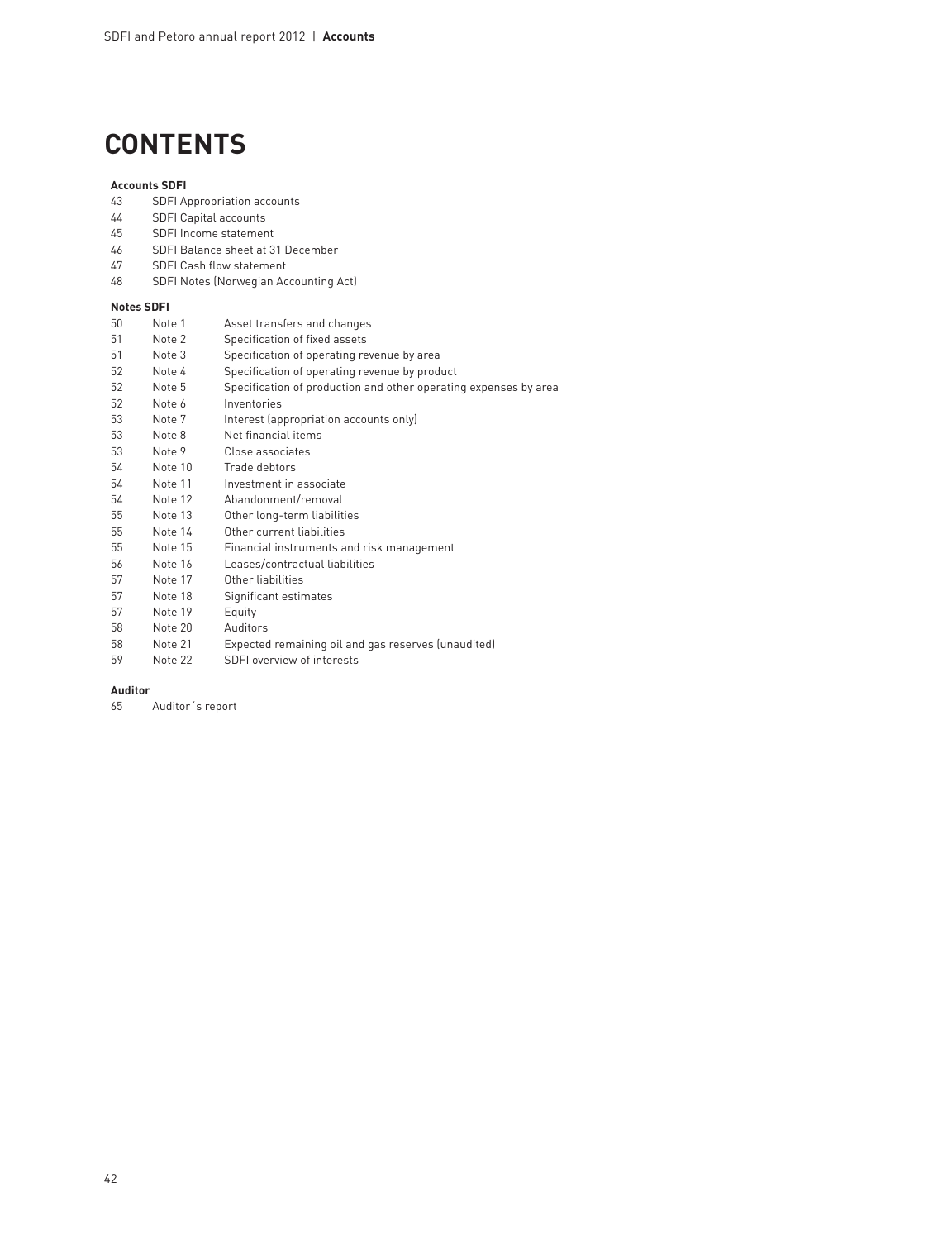# **SDFI appropriation accounts**

| All figures in round NOK                                             | <b>Notes</b>   | 2012                 |
|----------------------------------------------------------------------|----------------|----------------------|
|                                                                      |                |                      |
| Investment                                                           | 2              | 25 610 149 081.30    |
| <b>Total expenses</b>                                                |                | 25 610 149 081.30    |
|                                                                      |                |                      |
| Operating revenue                                                    | 3, 4           | (213 166 275 923.55) |
| Operating expenses                                                   | 5              | 36 808 813 791.85    |
| Exploration and field development expenses                           |                | 1858 059 857.73      |
| Depreciation                                                         | $\overline{2}$ | 19 500 976 296.68    |
| Interest                                                             | 7              | 6 552 853 294.21     |
| <b>Operating income</b>                                              |                | (148 445 572 683.08) |
|                                                                      |                |                      |
| Depreciation                                                         | 2              | (19 500 976 296.68)  |
| Interest on fixed capital                                            | 7              | (6574687515.00)      |
| Interest on intermediate accounts                                    | 7              | 21 834 220.79        |
| <b>Total revenue</b>                                                 |                | (174 499 402 273.97) |
|                                                                      |                |                      |
| Cash flow before change in open accounts (net revenue from the SDFI) |                | (148 889 253 192.67) |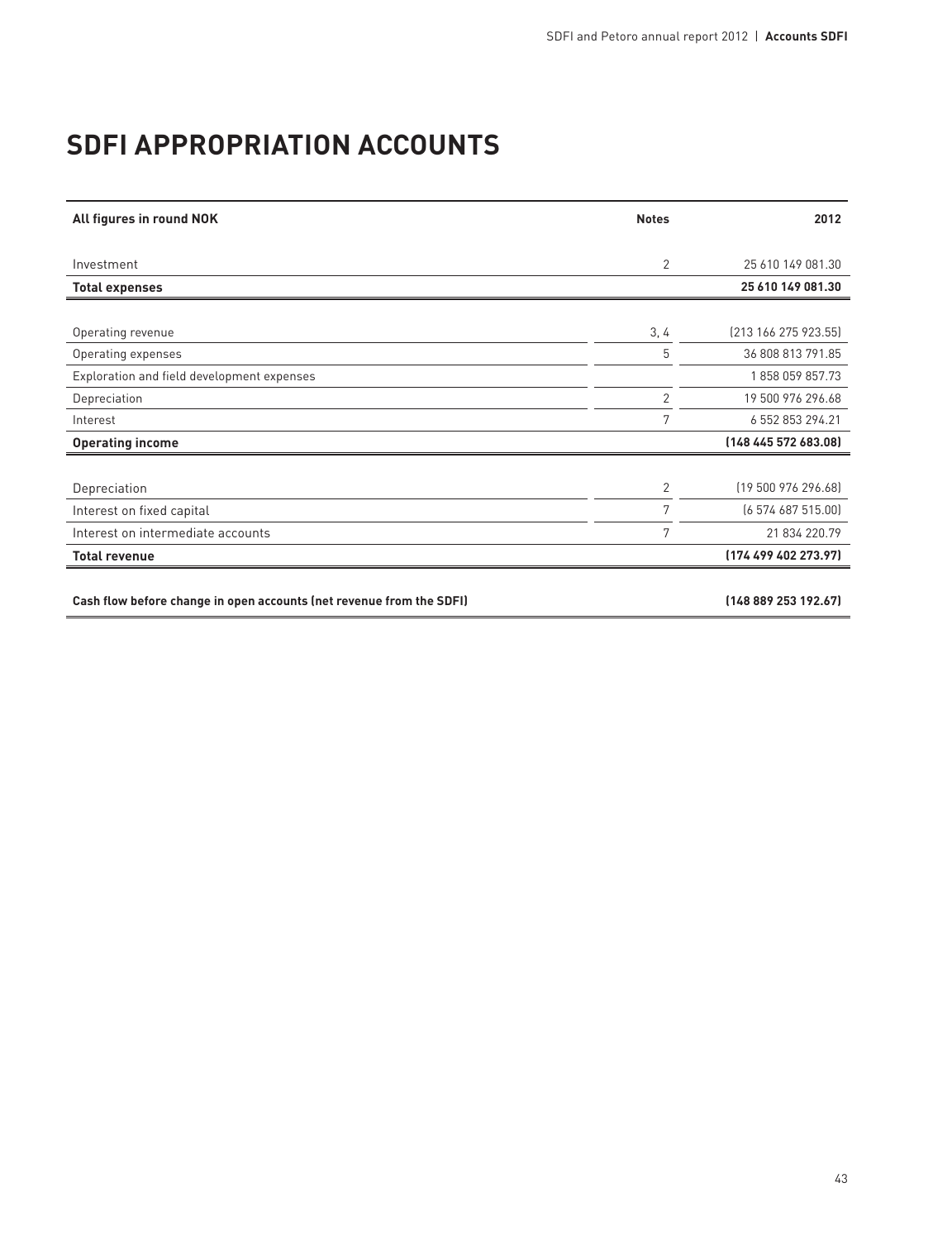# **sDfi cApitAL AccOunts**

| All figures in round NOK             | <b>Notes</b>   | <b>NOK</b>           | <b>NOK</b>           | <b>NOK</b>           |
|--------------------------------------|----------------|----------------------|----------------------|----------------------|
|                                      |                |                      |                      |                      |
| Open account government 31 Dec 12    |                |                      |                      | 2 331 348 515.18     |
| Fixed assets before write-down       |                |                      | 164 333 466 917.98   |                      |
| Write-down                           | $\overline{2}$ |                      | [1 122 668 422.48]   |                      |
| Fixed asset account                  | $\overline{2}$ |                      | 163 210 798 495.50   | 163 210 798 495.50   |
| <b>Total</b>                         |                |                      |                      | 165 542 147 010.68   |
|                                      |                |                      |                      |                      |
| Open account government 1 Jan 12     |                |                      | (372091750.58)       |                      |
| Total expenses                       |                | 25 610 149 081.30    |                      |                      |
| Total revenue                        |                | (174 499 402 273.97) |                      |                      |
| Cash flow                            |                | [148 889 253 192.67] | [148 889 253 192.67] |                      |
| Net transfer to the government       |                |                      | 146 929 996 428.07   |                      |
| Open account government at 31 Dec 12 |                |                      | (2 331 348 515.18)   | (2 331 348 515.18)   |
|                                      |                |                      |                      |                      |
| Fixed assets 1 Jan 12                |                |                      | (158 224 294 133.36) |                      |
| Investments for the year             |                |                      | (25 610 149 081.30)  |                      |
| Depreciation for the year            |                |                      | 19 500 976 296.68    |                      |
| Write-down                           |                |                      | 1 122 668 422.48     |                      |
| Fixed assets 31 Dec 12               |                |                      | (163210798495.50)    | (163210798495.50)    |
| <b>Total</b>                         |                |                      |                      | (165 542 147 010.68) |

**gunnar Berge** Chair

**per Arvid schøyen** Director

**ragnar sandvik** Director\*

\* Elected by the employees

Stavanger, 22 February 2013

**hilde myrberg** Deputy chair

Anniken T Graven

**Anniken teigen gravem** Director\*

 $\iota$ **nils-henrik m von der fehr**

Director

**mari thjømøe** Director

**Kjell pedersen** President and CEO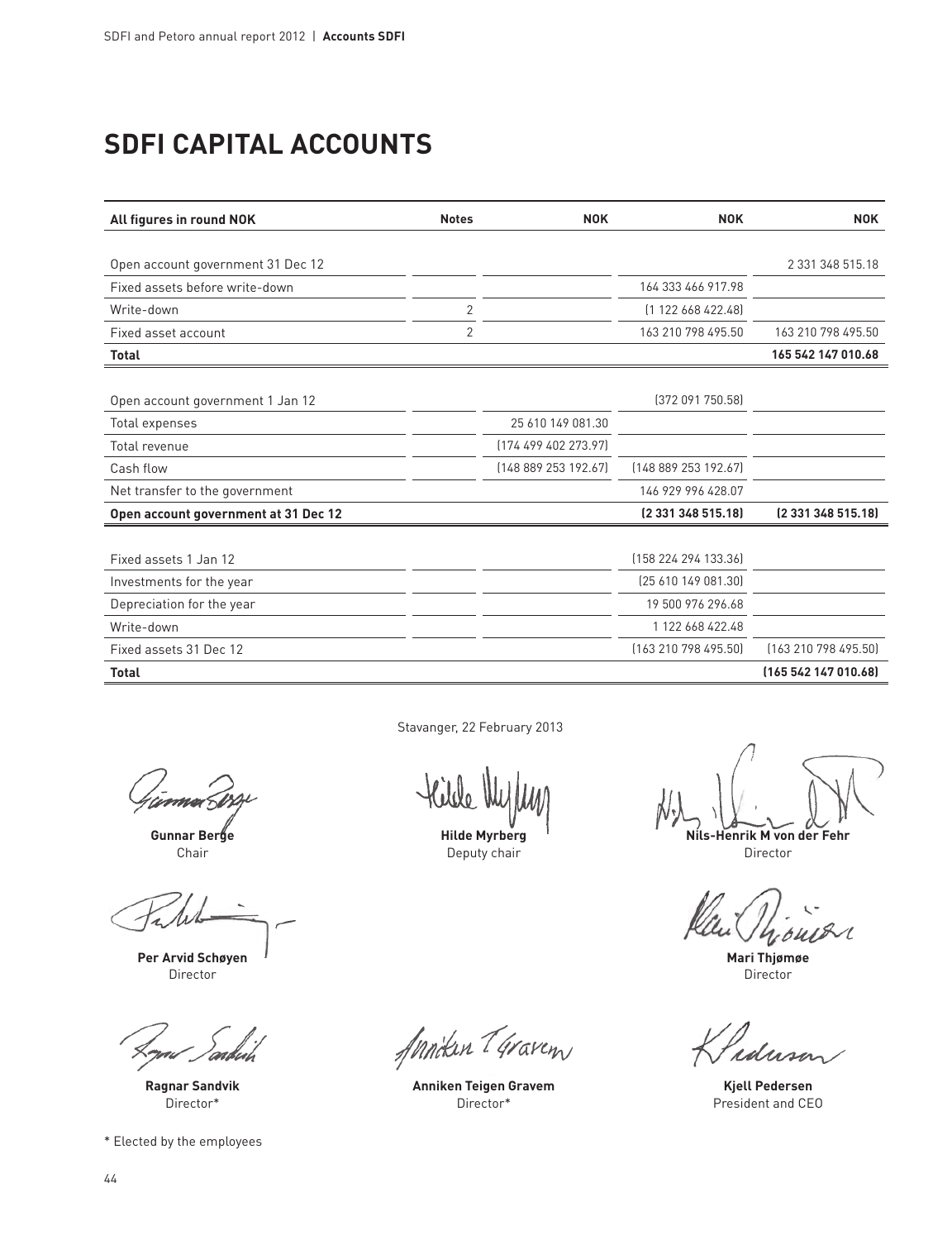# **SDFI income statement**

| All figures in NOK million                | <b>Note</b>    | 2012    | 2011    | 2010    |
|-------------------------------------------|----------------|---------|---------|---------|
|                                           |                |         |         |         |
| <b>OPERATING REVENUE</b>                  |                |         |         |         |
| <b>OPERATING REVENUE</b>                  | 3, 4, 9, 11    | 213885  | 188 820 | 159 270 |
| <b>Total operating revenue</b>            |                | 213885  | 188 820 | 159 270 |
|                                           |                |         |         |         |
| <b>OPERATING EXPENSES</b>                 |                |         |         |         |
| <b>Exploration expenses</b>               |                | 1 1 2 7 | 988     | 1 1 9 2 |
| Production expenses                       | 5              | 16 380  | 15 508  | 15870   |
| Depreciation, amortisation and write-down | $\overline{2}$ | 25 450  | 20 051  | 18056   |
| Other operating expenses                  | 5, 9, 10       | 18 210  | 17313   | 16 9 27 |
| <b>Total operating expenses</b>           |                | 61 167  | 53 860  | 52045   |
|                                           |                |         |         |         |
| <b>Operating income</b>                   |                | 152 717 | 134 959 | 107 225 |
|                                           |                |         |         |         |
| <b>FINANCIAL ITEMS</b>                    |                |         |         |         |
| Financial income                          |                | 4556    | 6045    | 6 0 0 3 |
| Financial expenses                        | 12             | 7 287   | 7 2 8 4 | 7849    |
| <b>Net financial items</b>                | 8              | (2731)  | (1239)  | (1846)  |
|                                           |                |         |         |         |
| <b>NET INCOME FOR THE YEAR</b>            | 19             | 149 986 | 133721  | 105 379 |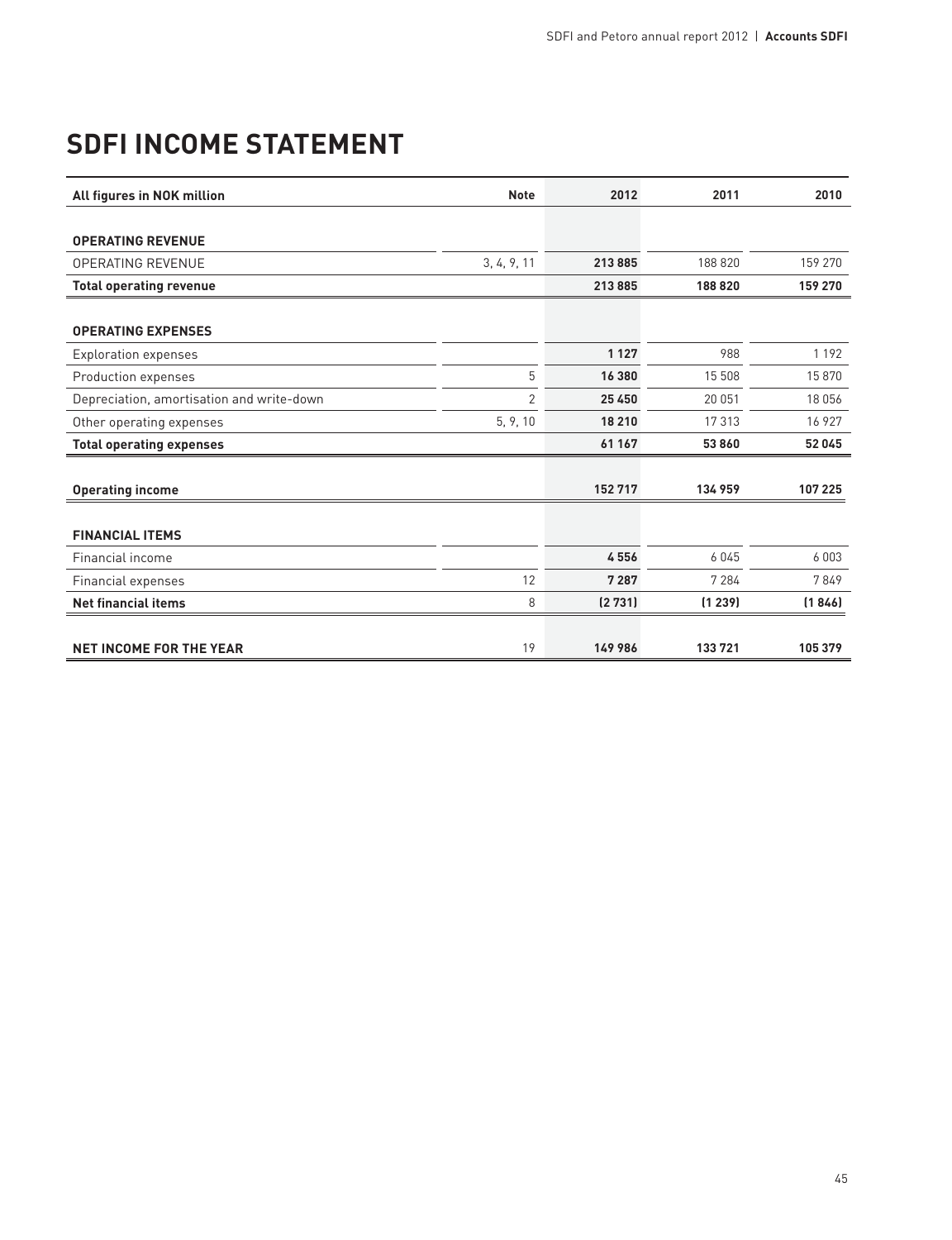# **sDfi BALAnce sheet At 31 DecemBer**

| All figures in NOK million                | <b>Notes</b>   | 2012         | 2011     | 2010     |
|-------------------------------------------|----------------|--------------|----------|----------|
|                                           |                |              |          |          |
| Intangible fixed assets                   | $\overline{2}$ | 649          | 864      | 800      |
| Tangible fixed assets                     | 1, 2, 18, 21   | 196 365      | 194 702  | 179 953  |
| <b>Financial fixed assets</b>             | 2, 11          | 1 1 0 2      | 1746     | 1382     |
| <b>Fixed assets</b>                       |                | 198 116      | 197312   | 182 136  |
|                                           |                |              |          |          |
| <b>Stocks</b>                             | 6              | 3507         | 2812     | 2074     |
| Trade debtors                             | 9,10           | 26776        | 25 7 5 2 | 23 102   |
| Bank deposits                             |                | 97           | 83       | 81       |
| <b>Current assets</b>                     |                | 30 380       | 28 647   | 25 25 7  |
|                                           |                |              |          |          |
| <b>TOTAL ASSETS</b>                       |                | 228 496      | 225 959  | 207 392  |
|                                           |                |              |          |          |
| Equity at 1 January                       |                | 152029       | 146 456  | 144 649  |
| Paid from/(to) government during the year |                | (146930)     | (128083) | (103572) |
| Net income                                |                | 149 986      | 133 721  | 105 379  |
| Translation differences*                  |                | $\mathbf{0}$ | [64]     | $\Box$   |
| <b>Equity</b>                             | 19             | 155 085      | 152 029  | 146 456  |
|                                           |                |              |          |          |
| Long-term removal liabilities             | 12, 18         | 58 349       | 57 906   | 45 186   |
| Other long-term liabilities               | 13             | 2081         | 2449     | 1827     |
| <b>Long-term liabilities</b>              |                | 60 430       | 60 355   | 47012    |
|                                           |                |              |          |          |
| Trade creditors                           |                | 3 2 4 4      | 3049     | 1920     |
| Other current liabilities                 | 9, 14, 15      | 9736         | 10526    | 12 003   |
| <b>Current liabilities</b>                |                | 12 980       | 13575    | 13924    |
|                                           |                |              |          |          |
| <b>TOTAL EQUITY AND LIABILITIES</b>       |                | 228 496      | 225 959  | 207 392  |

\* Relating to the reversal of earlier equity adjustments in connection with the swap agreement with Faroe Petroleum Norge AS, and to translation difference and winding-up of Etanor DA in connection with its transfer to Gassled.

> **ragnar sandvik** Director\*

**hilde myrberg** Deputy chair

**gunnar Berge** Chair

bИ **mari thjømøe**

Director

\* Elected by the employees

Stavanger, 22 February 2013

**nils-henrik m von der fehr** Director

Mikin T Graven

**Anniken teigen gravem** Director\*

**per Arvid schøyen** Director

**Kjell pedersen** President and CEO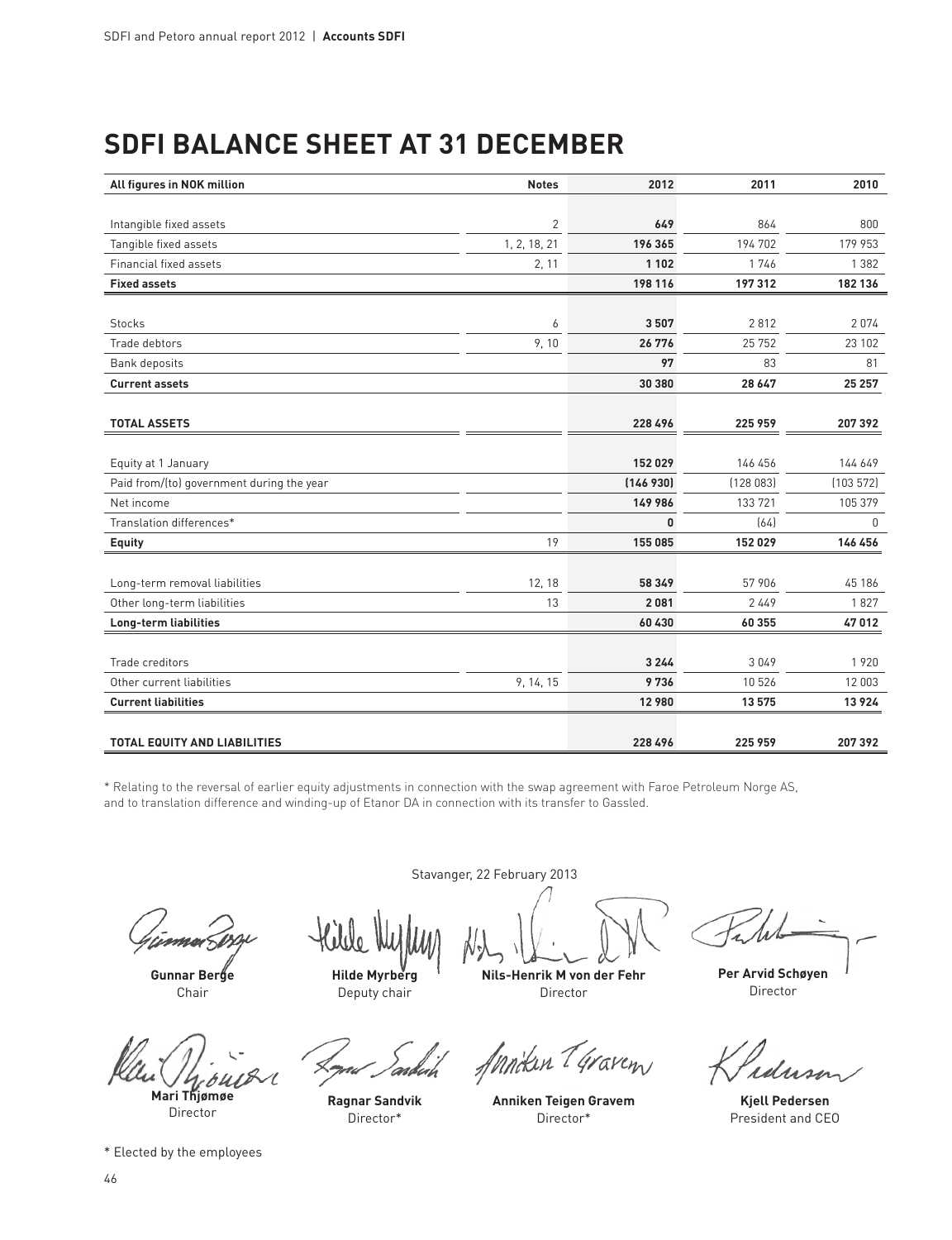# **SDFI CASH FLOW STATEMENT**

| All figures in NOK million                                                    | 2012     | 2011     | 2010      |
|-------------------------------------------------------------------------------|----------|----------|-----------|
|                                                                               |          |          |           |
| <b>CASH FLOW FROM OPERATIONAL ACTIVITIES</b>                                  |          |          |           |
| Cash receipts from operations                                                 | 213095   | 183881   | 157311    |
| Cash disbursements to operations                                              | (38650)  | [34 742] | (34060)   |
| Net interest payments                                                         | (54)     | [66]     | (41)      |
| Cash flow from operational activities                                         | 174 499  | 149 205  | 123 210   |
|                                                                               |          |          |           |
| <b>CASH FLOW FROM INVESTMENT ACTIVITIES</b>                                   |          |          |           |
| Investments                                                                   | (25610)  | [21 437] | [18, 443] |
| <b>Cash flow from investment activities</b>                                   | 25 6 10  | [21 437] | (18443)   |
|                                                                               |          |          |           |
| <b>CASH FLOW FROM FINANCING ACTIVITIES</b>                                    |          |          |           |
| Change in working capital in the licences                                     | (789)    | 621      | (1740)    |
| Change in under/over calls in the licences                                    | (1157)   | (303)    | 498       |
| Net transfer to the government                                                | (146930) | [128083] | (103572)  |
| <b>Cash flow from financing activities</b>                                    | 148876   | (127766) | (104814)  |
|                                                                               |          |          |           |
| Increase/(decrease) in bank deposits of partnerships with<br>shared liability | 13       | 3        | [46]      |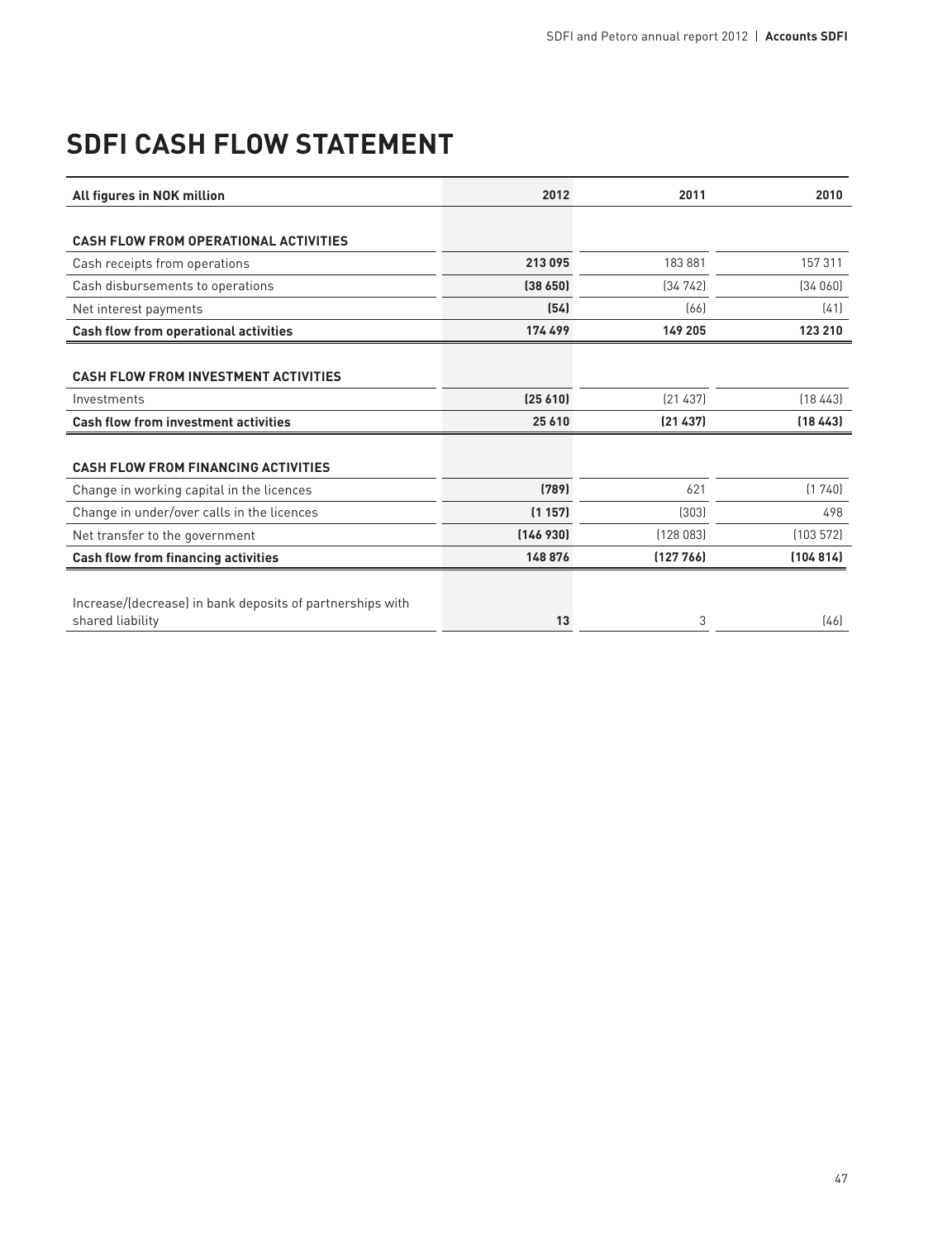# **SDFI notes (Norwegian Accounting Act)**

#### General

Petoro's object, on behalf of the government and at the government's expense and risk, is to be responsible for and manage the commercial aspects of the State's Direct Financial Interest (SDFI) in petroleum operations on the Norwegian continental shelf (NCS) and associated activities. The company's overall goal is to maximise the total financial value of the portfolio on a commercial basis.

Petoro served at 31 December 2012 as the licensee on behalf of the SDFI for interests in 158 production licences and 15 joint ventures for pipelines and terminals. The company also managed the government's commercial interests in Mongstad Terminal DA and Vestprosess DA, as well as the shares in Norsea Gas AS and Norpipe Oil AS. Petoro has the same rights and obligations as other licensees, and manages the SDFI on the NCS on a commercial basis. The company maintains separate accounts for all transactions relating to its participatory interests, so that revenue and costs from production licences and joint ventures are kept separate from the operation of the company. Cash flows from the portfolio are transferred to the central government's own accounts with the Bank of Norway. Petoro prepares separate annual accounts for the SDFI, with an overview of the participatory interests managed by the company and associated resource accounting.

Administration of the portfolio is subject to the accounting regulations for the government. Accounts for the portfolio are presented both on the cash basis used by the government and in accordance with the Norwegian Accounting Act.

The principal difference between the profit based on the Accounting Act and on a cash basis is that the latter includes cash payment for investments and excludes depreciation. Adjustments are also made for accruals of income and expenses on a cash basis, with a corresponding adjustment to debtors and creditors in the balance sheet. Realised currency loss/gain related to operating expenses and income is classified on the cash basis as operating expenses and income. The accounts based on the Accounting Act show realised currency loss/gain as financial expenses/income, and these items are accordingly not included in the operating profit.

#### Accounting principles

The SDFI's interests in limited companies and partnerships with shared liability relating to the production of petroleum are normally included under the respective items in the income statement and balance sheet in accordance with the proportionate consolidation method for the SDFI's share of income, expenses, assets and liabilities. The same applies to undivided interests in oil and gas operations, including pipeline transport, which are not organised as companies.

Dividend from the shares in Norsea Gas AS and Norpipe Oil AS is recorded as a financial item. In addition, revenue and expenses

from production licences with net profit agreements (relates to licences awarded in the second licensing round) are recorded as other income using the net method for each licence.

The SDFI's participation in Statoil Natural Gas LLC (SNG) is treated as an investment in an associate and recorded in accordance with the equity method. This means that the SDFI's share of the equity is recorded in the balance sheet under financial fixed assets and its share of the profit/loss is recorded as operating revenue/expense in the income statement.

The functional currency is the Norwegian krone.

#### Principles for revenue recognition

The company records revenue from the production of oil, NGL and gas using the sales method. This means that sales are recorded in the period when the volumes are lifted and sold to the customer.

Revenue from ownership in pipelines and land-based production plants is recorded when the service is rendered.

Gas swap and borrowing agreements where settlement takes the form of returning volumes are accrued as a general rule using the sales method. At the same time, a provision is made for the associated production costs in the event that the SDFI has lent/borrowed gas. When lending gas from the SDFI, the lower of production expense and estimated net present value of the future sales price is capitalised as a pre-paid expense at the date of the loan. Furthermore, the SDFI's share of location swaps related to the purchase or sale of third-party gas is recorded net as operating revenue. The SDFI's share of time swaps is recorded gross.

Liabilities arising because too much crude oil has been lifted in relation to the SDFI's share of the production partnership are valued at production cost, while receivables due from the other partners in the production partnerships are valued at the lower of production cost and the estimated present value of the future sales price.

Purchase of third-party gas for onward sale is recorded gross as operating costs. The corresponding revenue is included in sales income.

#### Purchases and sales between fields and/or transport systems

Internal expenses and revenues relating to purchases and sales between fields and/or transport systems in which the SDFI is both owner and shipper are eliminated, so that only costs paid to third parties appear as net transport costs.

#### Foreign currencies

Transactions in foreign currencies are recorded at the exchange rate prevailing at the time of the transaction. Monetary items in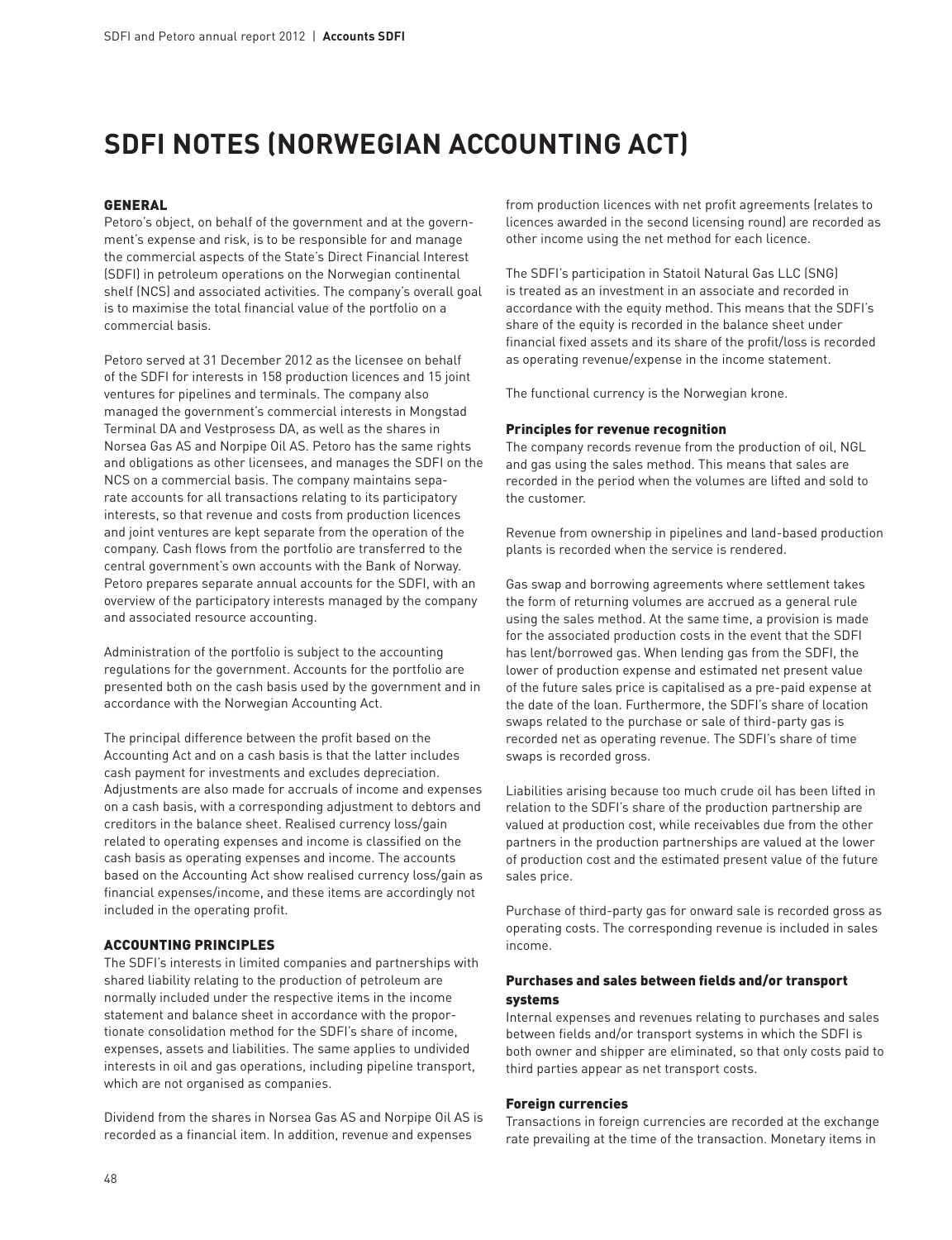foreign currencies are valued at the exchange rate prevailing on the balance sheet date. Unrealised currency losses and realised currency gains and losses are recorded as financial income or expenses.

#### Classification of assets and liabilities

Assets intended for ownership or use over a longer period are classified as fixed assets. Other assets are classified as current assets. Debtors due within one year are classified as current assets. Similar criteria are applied for classifying current and long-term liabilities.

#### Research and development

Research and development expenses are expensed on a continuous basis. In addition to spending on direct research and development in each partnership, the operator also charges expenses for general research and development to the partnership in accordance with the size of exploration, development and operating expenses in the partnership.

#### Exploration and development costs

Petoro employs the successful-efforts method to record exploration and development costs for oil and gas operations by the SDFI in the SDFI accounts. This means that expenses related to geological and geophysical surveying are expensed. However, expenses related to exploration drilling are capitalised in anticipation of evaluation, and are expensed should the evaluation show that the discovery is not commercial. Considerable time can elapse between the drilling of a well and a final development decision. Capitalised exploration expenses are accordingly assessed quarterly to determine whether sufficient progress is being made in the projects so that the criteria for capitalisation continue to be met. Dry wells in production licences or those where progress is insufficient are expensed.

Expenses relating to development, including wells, field installations and production facilities, are capitalised. Costs for operational preparations are expensed on a continuous basis.

#### Tangible fixed assets

Tangible fixed assets and investments are carried at historical cost with a deduction for planned depreciation. Fixed assets under construction are carried at historical cost.

Fixed assets leased on terms which largely transfer the financial risk and control to the company (financial leasing) are capitalised under tangible fixed assets and the associated lease commitment is recognised as a commitment under long-term interest-bearing debt at the net present value of the leasing charges. The fixed asset is subject to planned depreciation, and the commitment is reduced by the leasing charge paid after deduction of calculated interest costs.

The SDFI does not take up loans, and incurs no interest expenses associated with the financing of development projects.

Ordinary depreciation of oil and gas production facilities is calculated for each field and field-dedicated transport system using the unit of production method. This means that the acquisition

cost is depreciated in line with the relationship between volume sold during the period and reserves at the beginning of the period. Investments in wells are depreciated in line with the reserves made available by the wells drilled.

Petoro determines the reserve base for depreciation purposes on the basis of estimated remaining reserves per field, which are adjusted downwards by a factor calculated as the relationship between the Norwegian Petroleum Directorate's sum of low reserves in production and the sum of basis reserves in production for oil and gas reserves respectively. This reserve adjustment totalled 70.3 per cent of expected remaining oil reserves in 2012, while the corresponding figure for gas fields was 87.3 per cent. The reserve estimates are revised annually, and possible changes affect only further depreciation expenses.

Ordinary depreciation for land-based plants and transport systems as well as for riser platforms used by several fields is calculated on a straight-line basis over the remaining licence period at 31 December.

Other tangible fixed assets are depreciated on a straight-line basis over their expected economic lifetime.

#### Intangible fixed assets

Intangible fixed assets are carried at their fair value at the time of acquisition. They are amortised over the expected contract period or their expected economic lifetime, and possible writedowns are deducted.

#### Write-downs

Each time the accounts are made up, assets are reviewed for indications of a fall in value. Oil and gas fields or installations are normally treated as separate units for assessing writedowns. Should the recoverable value be lower than the book value, and this decline is not expected to be temporary, the asset is written down to its recoverable value, which is the higher of the asset's fair value less sales costs and its utility value. The utility value is calculated using discounted cash flows, which are discounted using a discount rate based on the weighted average cost of capital (WACC) calculated for the company.

The write-down will be reversed if the conditions for writing down the asset no longer apply.

#### Maintenance expenses

Expenses related to repair and maintenance are expensed on a continuous basis. Expenses for major replacements and renewals which significantly extend the economic life of the tangible fixed assets are capitalised.

#### Abandonment and removal expenses

Under the terms of a licence, the authorities can require the licensees to remove offshore installations when their production life comes to an end. The estimated fair value of liabilities for removal and clear-up is recorded in the accounts in the period when the liability arises, normally when wells are drilled and installations are built and ready for use. The liability is capitalised as part of the acquisition cost of wells and installations, and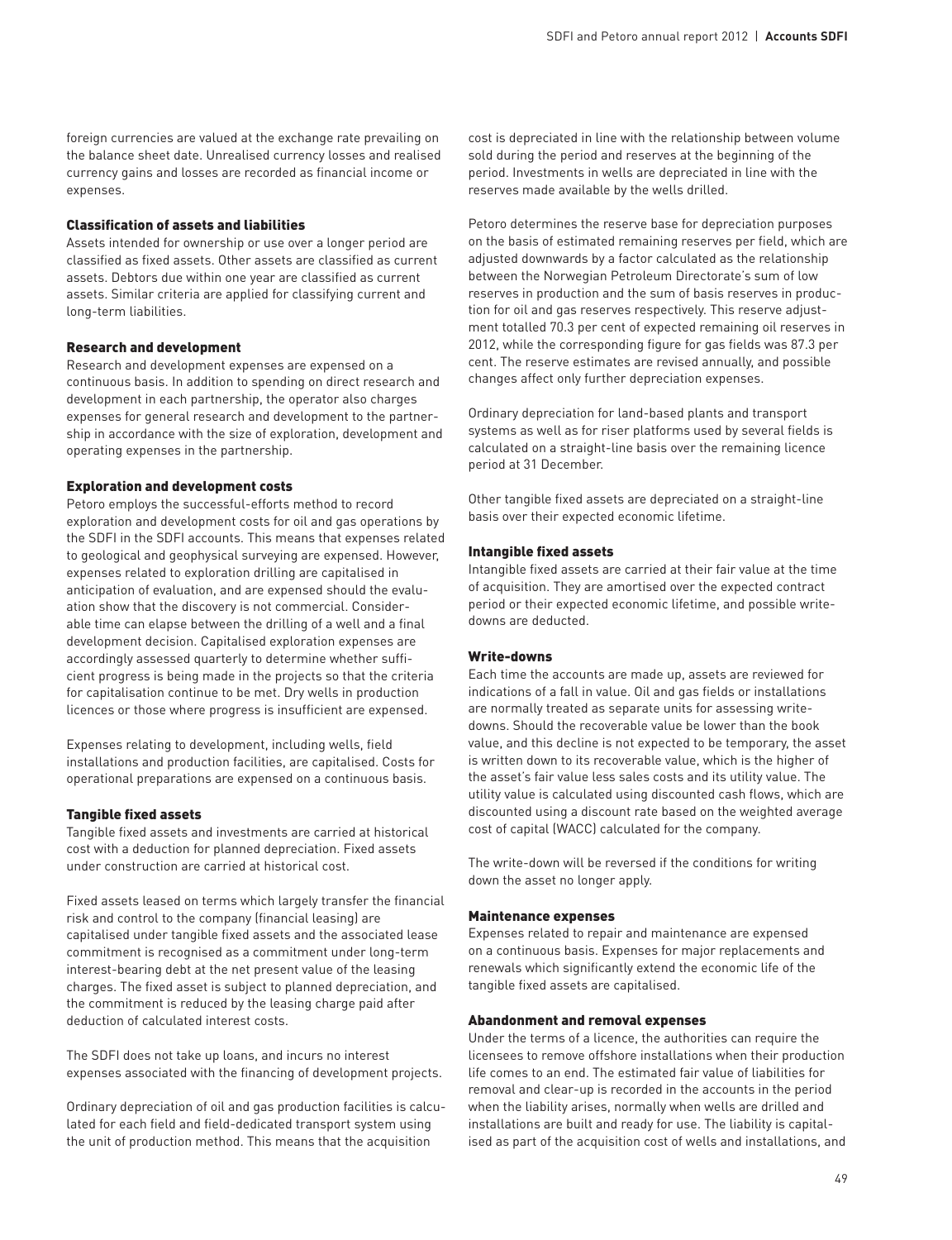depreciated together with this. Changes to estimated cessation and removal costs are recorded and capitalised in the same manner and depreciated over the remaining economic life of the assets. The discount rate applied when calculating the fair value of a removal liability is based on the interest rate for Norwegian government bonds with the same maturity as the removal liability.

A change in the liability relating to its time value – the effect of the removal time having come one year closer – is recorded as a financial expense.

#### **Stocks**

Stocks of spare parts and operating materials are valued at the lower of acquisition cost in accordance with the Fifo principle or net realisable value. Spare parts of insignificant value for use in connection with the operation of oil or gas fields are expensed at the time of acquisition. Spare parts of significant value are recorded as stock at the time of acquisition and expensed when they are used in operations. Petoro accepts the assessments made by operators regarding which materials should be capitalised and which expensed.

#### **Debtore**

Trade debtors and other debtors are carried at face value less a provision for expected loss. This provision is based on an individual assessment of each debtor.

#### Bank deposits

Bank deposits include cash, bank deposits and other monetary instruments with a maturity of less than three months at the date of purchase. Cash flows from oil and gas sales are transferred to the government on a daily basis. Booked bank deposits accordingly include the SDFI's share of bank deposits in partnerships with shared liability in which the SDFI has an interest.

#### Current liabilities

Current liabilities are valued at their face value.

#### Taxes

The SDFI is exempt from income tax in Norway. The SDFI is registered for VAT in Norway. Virtually all the SDFI's sales of oil and gas products from its activity take place outside the geographic area to which Norway's VAT legislation applies (the continental shelf and exports). The SDFI invoices these sales to the buyer free of tax. At the same time, the SDFI can deduct possible VAT incurred on invoiced costs which are relevant to its activity.

#### Financial instruments

Since the SDFI is included in the government's overall risk management, only limited use is made of financial instruments.

Such instruments are valued at their market value on the balance sheet date. Unrealised losses relating to financial instruments are recorded as expenses. Unrealised gains are recorded as income if all the following criteria are fulfilled: the instrument is classified as a current asset, is part of a trading portfolio with a view to onward sale, is traded on an exchange, an authorised marketplace or similar regulated market outside Norway, and has a good ownership spread and liquidity. Valuations are based on a portfolio assessment where this is regarded as the most sensible approach given the nature of the financial instruments, and where the portfolio is balanced in volume and time. Eliminations are carried out where legal rights exist to set off unrealised loses and gains, or where deposit/margins which correspond with the market value of the derivatives have been paid and capitalised.

The valuation rules for fixed assets are applied to financial instruments not classified as current assets.

#### Contingent liabilities

Probable and quantifiable losses are expensed.

#### NOTE 1 ASSET TRANSFERS AND CHANGES

Eighteen production licences with SDFI participation were awarded in 2012. Fourteen of these were formally awarded by the Ministry of Petroleum and Energy on 17 January 2012 in connection with the awards in predefined areas (APA) for 2011. In addition, four licences were carved out of existing licences with SDFI participation. Seven licences were relinquished in 2012.

As a result of claims being upheld by the sliding scale decision and the arbitration judgement, the holding in the Heidrun Unit changed from 57.40288 per cent to 57.79339 per cent.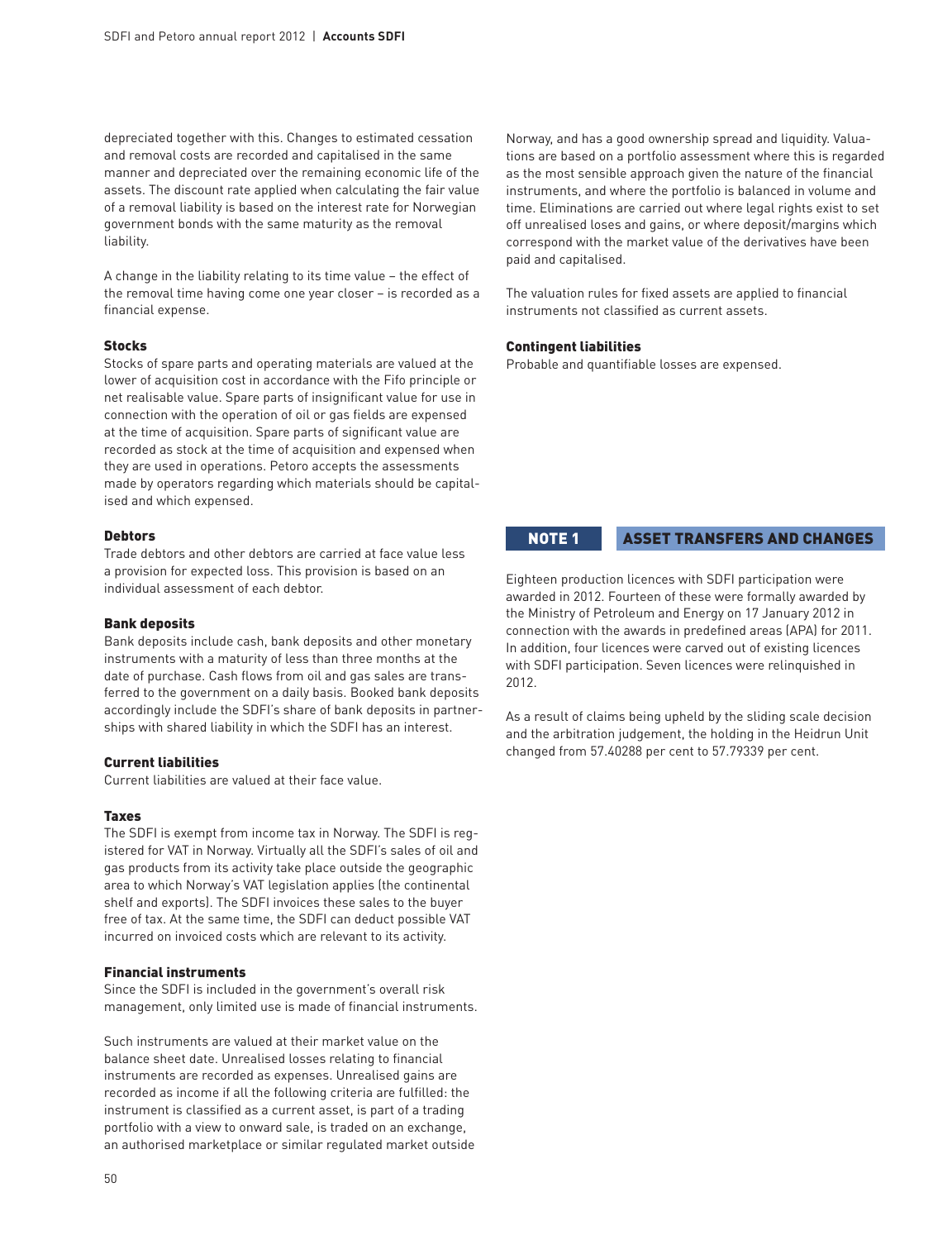#### SPECIFICATION OF FIXED ASSETS **NOTE 2**

| All figures in NOK million         | Historical<br>cost at 1<br><b>Jan 12</b> | Accumulated<br>depreciation<br>1 Jan 12 | <b>Addition</b><br>2012 | Write-down<br>2012 | <b>Disposal</b><br>2012 | Transfers<br>2012 | <b>Depreciation</b><br>2012 | <b>Book value</b><br>at 31 Dec 12 |
|------------------------------------|------------------------------------------|-----------------------------------------|-------------------------|--------------------|-------------------------|-------------------|-----------------------------|-----------------------------------|
| Fields under development           | 1 2 1 4                                  | 0                                       | 2954                    | (391)              | 0                       | 88                | 0                           | 3865                              |
| Fields in operation                | 400 652                                  | [243 187]                               | 21 3 5 4                | (547)              | 0                       | 357               | [22 495]                    | 156 134                           |
| Pipelines and terminals            | 60 538                                   | (28824)                                 | 1605                    | 2                  | (2)                     | 0                 | (1737)                      | 31 582                            |
| Capitalised exploration expenses   | 4309                                     | 0                                       | 1 3 7 4                 | 0                  | (455)                   | [446]             | 0                           | 4783                              |
| <b>Total tangible fixed assets</b> | 466713                                   | (272 011)                               | 27 287                  | (935)              | (457)                   | 0                 | (24232)                     | 196 365                           |
|                                    |                                          |                                         |                         |                    |                         |                   |                             |                                   |
| Intangible assets                  | 960                                      | (96)                                    | 70                      | [243]              | 0                       | 0                 | (42)                        | 649                               |
| Financial fixed assets             | 1746                                     | 0                                       | (644)                   | 0                  | 0                       | 0                 | 0                           | 1 1 0 2                           |
| <b>Total fixed assets (NGAAP)</b>  | 469419                                   | (272107)                                | 26713                   | (1179)             | (457)                   | 0                 | (24273)                     | 198 116                           |
| Translation to cash basis          | (51909)                                  | 23 693                                  | (1038)                  | 0                  | 455                     | 0                 | 4766                        | [34, 905]                         |
| Total fixed assets on cash basis   | 417510                                   | (248 414)                               | 25 6 75                 | (1179)             | (2)                     | 0                 | (19507)                     | 163 211                           |

Tangible fixed assets for the Snøhvit field include a capitalised long-term financial charter for three ships used for LNG transport from the field. These vessels will be depreciated over 20 years, which is the duration of the charter.

Intangible assets of NOK 649 million relate mainly to rights in the gas storage facility at Aldbrough, which began commercial operation in 2009. The whole facility with nine storage caverns is now operational. Total capacity for the SDFI and Statoil is 100 million scm, of which the SDFI's share is 48.3 per cent. The amount invested is depreciated on a straight-line basis over the estimated 25-year economic life. On the basis of technical reports concerning lower utilisation of storage capacity and reduced volatility, Statoil wrote down the value of the facility in December 2012. The value of the SDFI's share has been correspondingly written down in the SDFI accounts for 2012. Investment in further development of the Etzel gas store and a small amount for Åsgard Transport are included in intangible assets.

Financial fixed assets of NOK 1 102 million include the following.

- • Capacity rights for regasification of LNG at the Cove Point terminal in the USA, with an associated agreement on the sale of LNG from Snøhvit to Statoil Natural Gas LLC (SNG) in the USA, reclassified with effect from 2009 as a financial fixed asset. This activity is assessed as an investment in an associate and recorded in accordance with the equity method. See also note 11. The share of profits earned up to 30 September 2012 has been reversed and is recorded as a dividend in the balance sheet at 31 December 2012.
- Shareholdings in Norsea Gas AS, with a book value of NOK 3.98 million, and in Norpipe Oil AS.

#### Specification of operating revenue by area **NOTE 3**

| All figures in NOK million     | 2012   | 2011    | 2010    |
|--------------------------------|--------|---------|---------|
| Mature oil fields              | 61690  | 59494   | 58 352  |
| Gas fields/new developments*   | 142416 | 121 481 | 95 576  |
| Other infrastructure           | 2548   | 2566    | 2 2 7 5 |
| Net profit agreements          | 1085   | 951     | 876     |
| Other revenue                  | 10785  | 9080    | 6566    |
| Elimination internal sales     | (4640) | (4752)  | (4375)  |
| <b>Total operating revenue</b> | 213885 | 188820  | 159 270 |

• \* Includes Gassled.

Other revenue primarily comprises revenue from onward sale of purchased gas.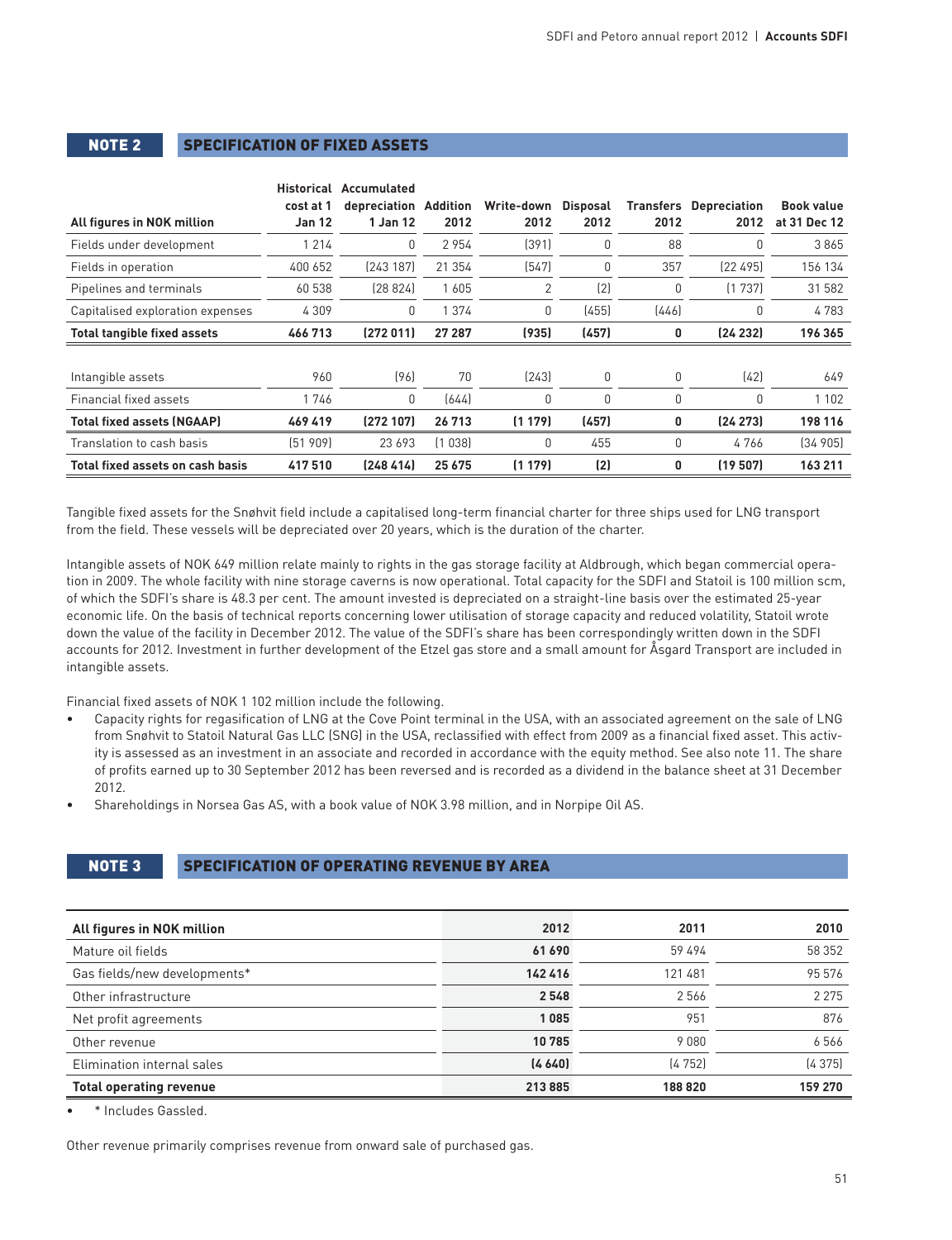#### NOTE<sub>4</sub>

## Specification of operating revenue by product

| All figures in NOK million       | 2012    | 2011   | 2010    |
|----------------------------------|---------|--------|---------|
| Crude oil, NGL and condensate    | 96 320  | 95 375 | 81 019  |
| Gas                              | 106 442 | 81 683 | 67964   |
| Transport and processing revenue | 9913    | 10 178 | 8989    |
| Other revenue                    | 124     | 633    | 422     |
| Net profit agreements            | 1085    | 951    | 876     |
| <b>Total operating revenue</b>   | 213855  | 188820 | 159 270 |

All crude oil, NGL and condensate from the SDFI are sold to Statoil, and all gas is sold by Statoil at the SDFI's expense and risk. Virtually all the gas is sold to customers in Europe, and the three largest customers purchase about 30 per cent of the annual volumes under long-term contracts.

NOTE<sub>5</sub>

## Specification of production and other operating expenses by area

| All figures in NOK million       | 2012   | 2011   | 2010  |
|----------------------------------|--------|--------|-------|
| <b>PRODUCTION EXPENSES</b>       |        |        |       |
| Mature oil fields                | 8722   | 7752   | 8929  |
| Gas fields/new developments*     | 7003   | 6948   | 6765  |
| Other infrastructure             | 655    | 808    | 175   |
| <b>Total production expenses</b> | 16 380 | 15 508 | 15870 |

| <b>OTHER OPERATING EXPENSES</b>               |        |         |         |
|-----------------------------------------------|--------|---------|---------|
| Mature oil fields                             | 2748   | 2866    | 3 2 1 0 |
| Gas fields/new developments*                  | 10 332 | 9906    | 10 280  |
| Other infrastructure                          | (233)  | 129     | 81      |
| Other operating expenses                      | 10 003 | 9 1 6 4 | 7 7 3 1 |
| Elimination internal purchases                | (4640) | (4752)  | [4375]  |
| <b>Total other operating expenses</b>         | 18 210 | 17313   | 16927   |
|                                               |        |         |         |
| Total production and other operating expenses | 34590  | 32821   | 32797   |

\* includes Gassled

Other operating expenses primarily comprise the cost of purchasing gas for onward sale.

Note 6 Inventories

| All figures in NOK million | 2012 | 2011  | 2010 |
|----------------------------|------|-------|------|
| Petroleum products         | 1460 | 1 031 | 168  |
| Spare parts                | 2047 | 1781  | 906  |
| <b>Total inventories</b>   | 3507 | 2812  | 2074 |

Petroleum products embrace LNG and natural gas. The SDFI does not hold inventories of crude oil, which is sold in its entirety to Statoil.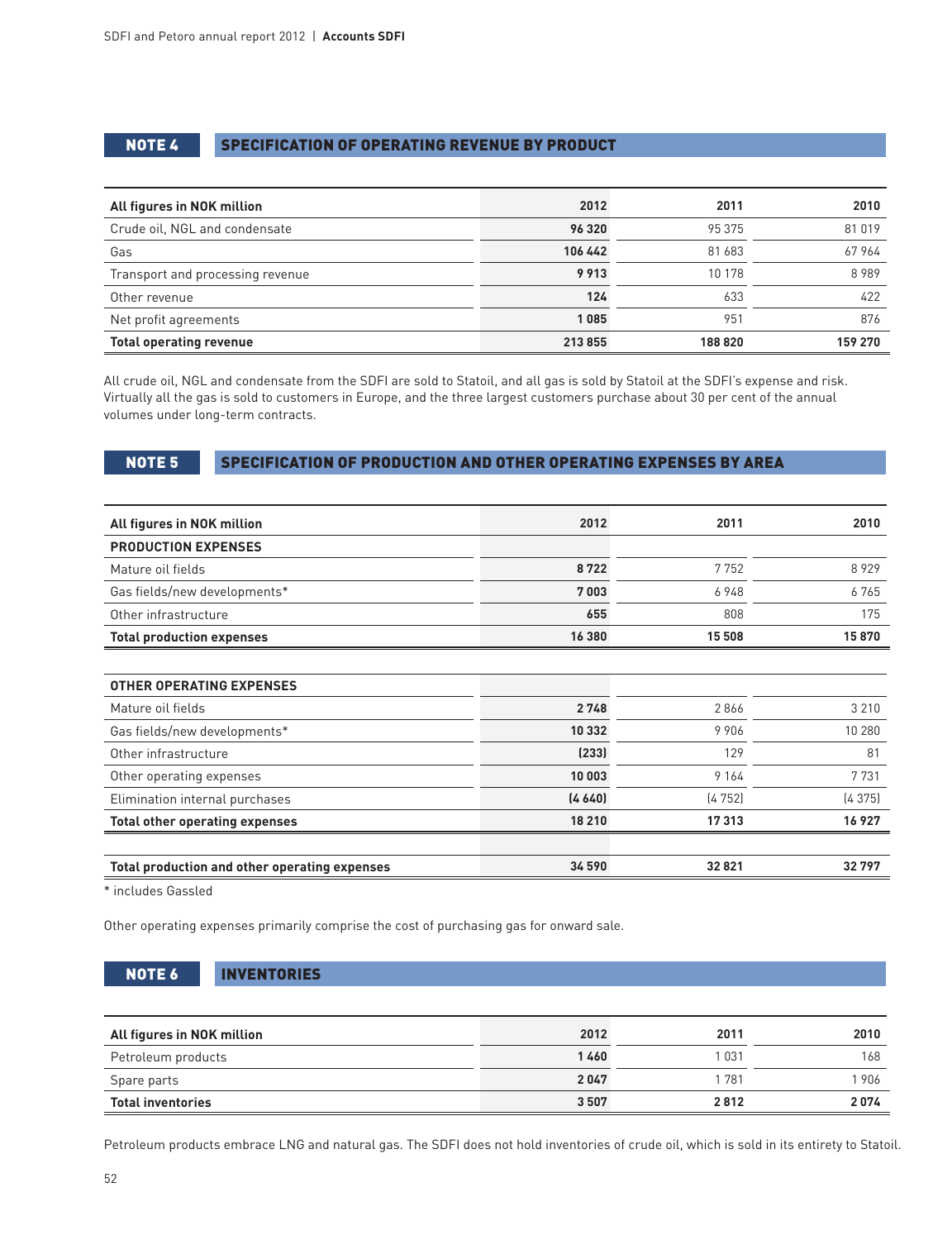#### Interest (appropriation accounts only) **NOTE 7**

Interest on the government's fixed capital is recorded in the accounts compiled on a cash basis. The amount of interest is calculated as specified in Proposition no 1 Appendix no 7 (1993-94) to the Storting (the Finance Bill) and in item 5.7 in the 2012 Letter of Award to Petoro AS from the Ministry of Petroleum and Energy.

Interest on the government's fixed capital is charged to operations in order to take account of capital costs and to provide a more accurate picture of resource use. This is a calculated cost without a cash flow effect.

The accounts compiled on a cash basis include an open account with the government for the difference between recording by chapter/item in the appropriation accounts and liquidity movements.

Interest on the open account with the government is calculated as specified in item 5.6 in the 2012 Letter of Award to Petoro AS from the Ministry of Petroleum and Energy. The interest rate applied is related to the interest on short-term government securities and corresponds to the rate for short-term Treasury bills calculated on the basis of the average monthly balance in the open account with the government.

#### NOTE<sub>8</sub>

## Net financial items

| All figures in NOK million    | 2012   | 2011   | 2010   |
|-------------------------------|--------|--------|--------|
|                               |        |        |        |
| Interest                      | 71     | 101    | 4      |
| Other financial revenue       | 58     | 432    | 101    |
| Currency gain                 | 4427   | 5512   | 5898   |
| Currency loss                 | (5331) | (5287) | (6123) |
| Interest costs                | (74)   | (171)  | (151)  |
| Other financial expenses      | (256)  |        |        |
| Interest on removal liability | (1626) | (1826) | (1575) |
| <b>Net financial items</b>    | (2731) | (1239) | (1846) |

## Note 9 Close associates

The government, represented by the Ministry of Petroleum and Energy, owns 67 per cent of Statoil and 100 per cent of Gassco. These companies are classified as close associates of the SDFI.

Statoil is the buyer of the government's oil, condensate and NGL. Sales of oil, condensate and NGL to Statoil totalled NOK 96.6 billion (corresponding to 158 million boe) for 2012 and NOK 95.5 billion (161 million boe) for 2011.

Statoil markets and sells the government's natural gas at the government's expense and risk, but in Statoil's name and together with its own production. The government receives the market value for these sales. The government sold dry gas directly to Statoil to a value of NOK 407 million in 2012, compared with NOK 441 million in 2011. Statoil is reimbursed by the government for its relative share of costs associated with the transport, storage and processing of dry gas, the purchase of dry gas for onward sale and administrative expenses relating to gas sales. These reimbursements amounted to NOK 19.5 billion in 2012 and NOK 18.7 billion in 2011. Open accounts with Statoil totalled NOK 8.4 billion in favour of the SDFI, converted at the exchange rate prevailing at 31 December, compared with NOK 10.7 billion in 2011.

Pursuant to the marketing and sale instruction, the SDFI also participates with a financial interest in Statoil Natural Gas LLC (SNG) in the USA. NOK 1.3 billion in cash flows from SNG at 30 September 2012 were settled and transferred to the SDFI in 2012. The outstanding cash flow earned for the fourth quarter will be settled in 2013. The investment is recorded in accordance with the equity method, and is covered in more detail in note 11.

Open accounts and transactions relating to activities in the production licences are not included in the above-mentioned amounts.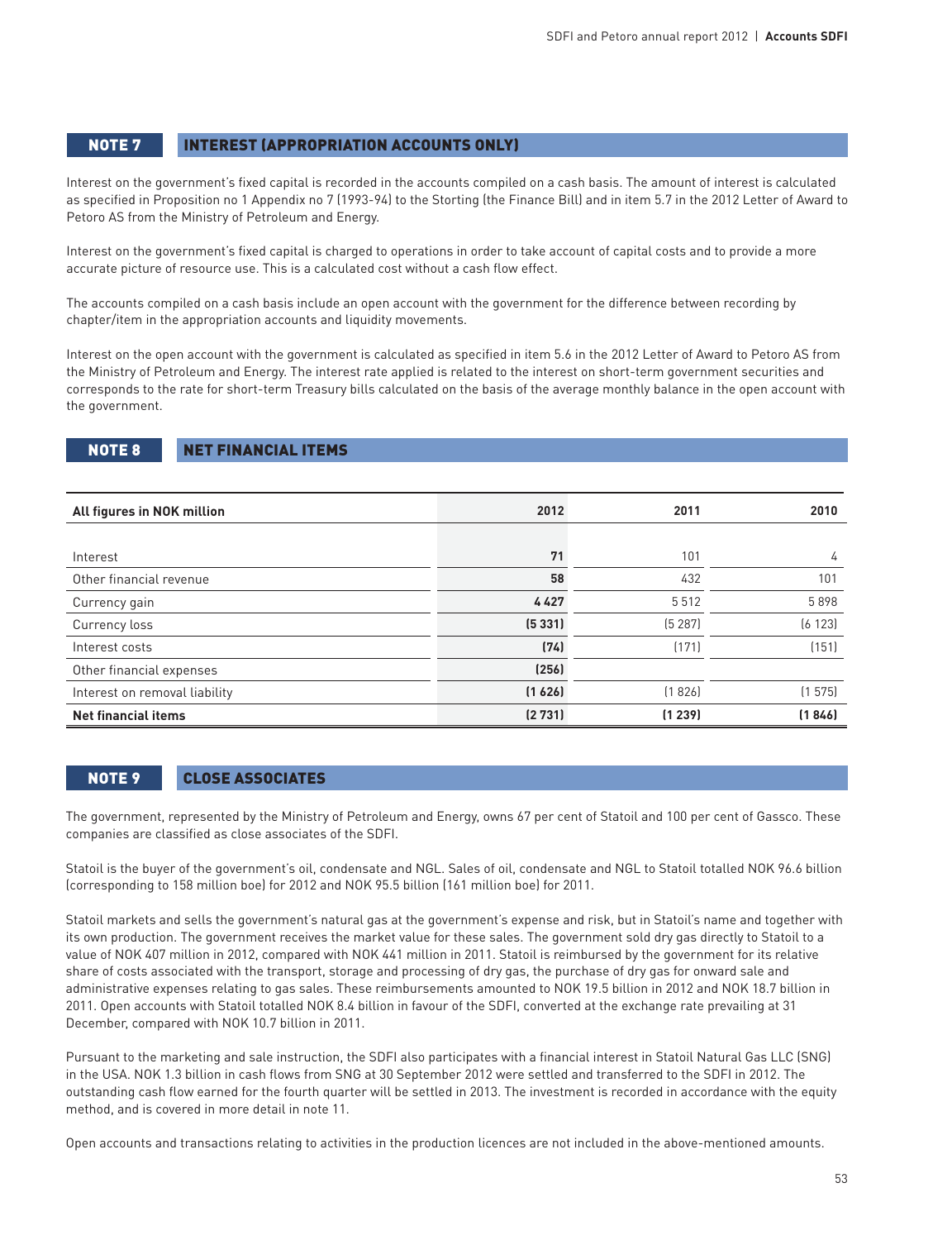Hence, no information has been included with regard to open accounts and transactions relating to licence activities with Statoil and Gassco. The SDFI participates as a partner in production licences on the NCS. These are accounted for in accordance with the proportionate consolidation method.

#### Note 10 Trade debtors

A minor loss of NOK 4.9 million on the SDFI's share of debtors from trading in the UK under the marketing and sale instruction was identified and expensed during the year.

Trade debtors and other debtors are otherwise recorded at face value.

## Note 11 Investment in associate

The SDFI's participation in Statoil Natural Gas LLC (SNG) in the USA has been treated with effect from 1 January 2009 as an investment in an associate, which is recognised in accordance with the equity method. At the time it was established in 2003, the investment was recorded as an investment in intangible fixed assets at an original acquisition cost of NOK 798 million. This activity has been treated in earlier years as a joint venture and recorded in accordance with the proportional consolidation method.

SNG has its business office at Stamford in the USA and is formally owned 56.5 per cent by Statoil Norsk LNG AS, which reflects the SDFI's ownership interest under the marketing and sale instruction. The remaining 43.5 per cent is owned by Statoil North America Inc. As a result of the merger between Statoil and Hydro's petroleum business in 2007, the profit/loss is allocated in accordance with a skewed distribution model which gives 48.4 per cent to the SDFI.

Statoil consolidates its holding in SNG with other US operations, and uses SNG as a marketing company for gas sales in the American market. Pursuant to the marketing and sale instruction, the SDFI participates in SNG with regard to activities related to the sale of the government's LNG from Snøhvit. Nothing indicates that a new test for write-down is required. Accumulated cash flows corresponding to NOK 1.3 billion at 30 September 2012 were reversed to the SDFI in 2012.

In addition to SNG, the shareholdings in Norsea Gas AS and Norpipe Oil AS are included in the table below.

| All figures in NOK million                              | 2012    | 2011  | 2010  | 2009  |
|---------------------------------------------------------|---------|-------|-------|-------|
| Opening balance financial fixed assets (adjusted share) | 1746    | 1382  | 908   | 1003  |
| Net profit credited before write-down                   | 692     | 363   | 291   | 88    |
| Write-up/(down)                                         |         |       | 183   | (183) |
| Share of profit reversed as dividend                    | (1336)  |       |       |       |
| <b>Closing balance financial fixed assets</b>           | 1 1 0 2 | 1 746 | 1 382 | 908   |

## Note 12 Abandonment/removal

The liability comprises future abandonment and removal of oil and gas installations. Norwegian government legal requirements and the Oslo-Paris (Ospar) convention for the protection of the marine environment of the north-east Atlantic provide the basis for determining the extent of the removal liability.

The liability is calculated on the basis of estimates from the respective operators. Great uncertainty relates to a number of factors underlying the removal estimate, including assumptions for removal and estimating methods, technology and the removal date. The last of these is expected largely to fall one-two years after the cessation of production. See note 22.

Interest expense on the liability is classified as a financial expense in the income statement. The discount rate is based on the interest rate for Norwegian government bonds with the same maturity as the removal liability. An extrapolated interest rate derived from foreign rates is applied for liabilities which extend beyond the longest maturity for such bonds.

The estimate for removal costs has been reduced by NOK 3.2 billion as a result of changes to future estimated costs from operators, alterations to cessation dates and change to expected price rises. This change includes higher estimates for plugging and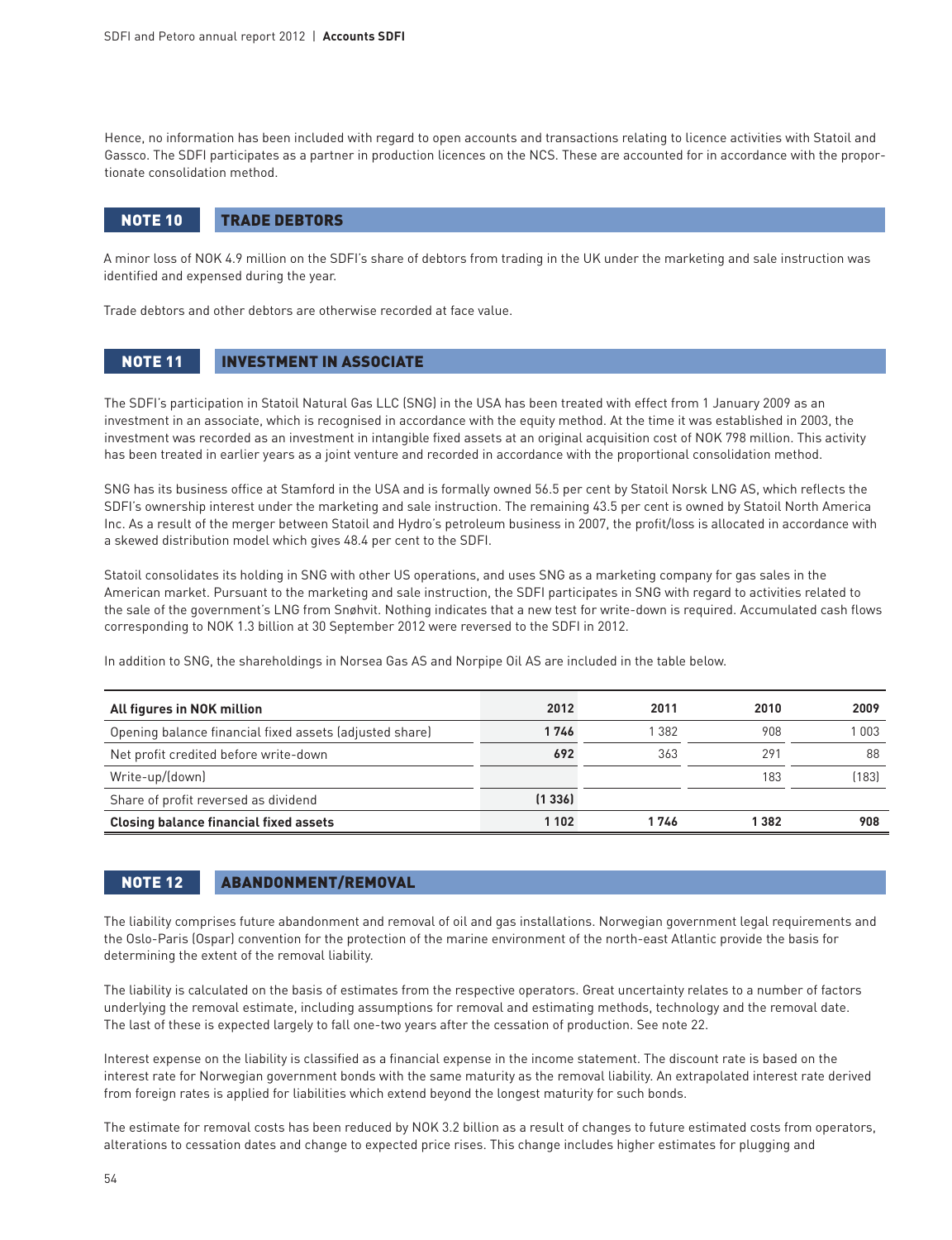abandoning wells and for shutting down installations, which is offset by lower expected price inflation. Estimates for removal expenses include operating costs for rigs and other vessels required for such complex operations. A reduction in the discount rate increases the liability by NOK 1.3 billion.

| All figures NOK million    | 2012    | 2011   | 2010    |
|----------------------------|---------|--------|---------|
|                            |         |        |         |
| Liability at 1 Jan         | 57 906  | 45 186 | 37 313  |
| New liabilities/disposals  | 1 1 7 6 | (756)  | 775     |
| Actual removal             | (635)   | (576)  | (107)   |
| Changes to estimates       | (3179)  | 1462   | 5 2 6 9 |
| Changes to discount rates  | 1313    | 10847  | 360     |
| Interest expense           | 1626    | 1743   | 1575    |
| <b>Liability at 31 Dec</b> | 58 207  | 57906  | 45 186  |

#### Other long-term liabilities NOTE<sub>13</sub>

Other long-term liabilities comprise:

- debt related to financial leasing of three LNG carriers delivered in 2006
- debt relating to the final settlement of commercial arrangements concerning the move to company-based gas sales.

Three financial leasing contracts were entered into in 2006 on the delivery of three ships for transporting LNG from Snøhvit. These contracts run for 20 years, with two options for five-year extensions. The future discounted minimum payment for financial leasing totals NOK 1 140 million. Of this, NOK 142 million falls due for payment in 2013, NOK 567 million in the subsequent four years and the residual NOK 431 million after 2017.

Other long-term liabilities total NOK 942 million, of which NOK 759 million falls due longer than five years from the balance sheet date.

#### **NOTE 14**

## Other current liabilities

Other current liabilities falling due in 2013 mainly comprise:

- provisions for unpaid costs accrued by licence operators in the accounts at November
- provisions for accrued unpaid costs at December, adjusted for cash calls in December
- other provisions for accrued unpaid costs not included in the accounts received from operators
- current share of long-term liabilities.

#### Financial instruments and risk management NOTE<sub>15</sub>

Only limited use is made of financial instruments (derivatives) to manage risk in the SDFI portfolio. This is primarily because the SDFI is owned by the state and is accordingly included in the government's overall risk management. The SDFI does not have significant interest-bearing debt, and all crude oil and NGL is sold to Statoil. Instruments used to hedge gas sales relate to forwards and futures. At 31 December 2012, the market value of the financial instruments was NOK 350 million in assets and NOK 360 million in liabilities. The comparable figures at the end of 2011 were NOK 1 701 million and NOK 548 million respectively. These figures include the market value of unlisted instruments. The market value of built-in derivatives related to end-user customers in continental Europe. This amounted to a supplementary NOK 1 438 million in assets and 18 million in liabilities. The corresponding figure for 2011 was NOK 1 988 million in assets and NOK 17 million in liabilities. The unrealised gain for the trading portfolio was virtually the same as the unrealised loss at 31 December 2012. Following a portfolio assessment, no provision has been made in the accounts.

#### Price risk

The SDFI is exposed to fluctuations in oil and gas prices in the world market. Statoil purchases all oil, NGL and condensate from the SDFI at market-based prices. SDFI revenue from gas sales to end users reflects market value. Based on the arrangement relating to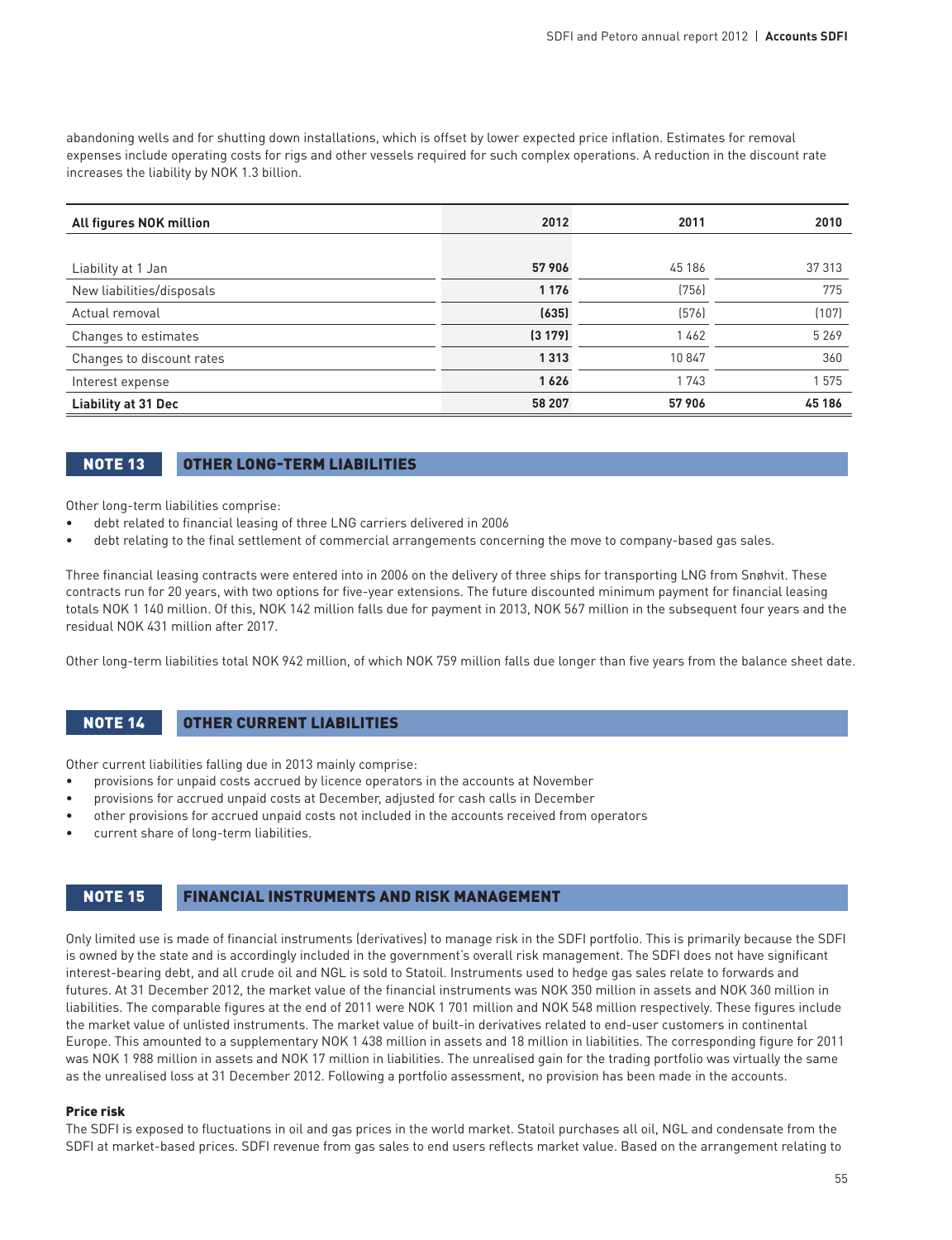the marketing and sale instruction together with the SDFI's participation in the government's overall risk management, the SDFI's strategy is to make only limited use of financial instruments (derivatives) to counteract fluctuations in profit and loss owing to variations in commodity prices.

#### Currency risk

The most significant part of the SDFI's revenue from the sale of oil and gas is billed in USD, EUR or GBP. Part of its operating expenses and investments is also billed in equivalent currencies. When converting to NOK, currency fluctuations will affect the SDFI's income statement and balance sheet. The SDFI does not make use of currency hedging in relation to future sales of the SDFI's petroleum, and its exposure in the balance sheet at 31 December 2012 was largely related to one month's outstanding revenue.

#### Interest risk

The SDFI is primarily exposed to credit risk through financial leases. Together with Statoil, it has a financial liability related to charters for LNG ships pursuant to the marketing and sale instruction. The SDFI has no other interest-bearing debt exposed to interest rate fluctuations.

#### Credit risk

The SDFI's sales are made to a limited number of parties, with all oil and NGL sold to Statoil. In accordance with the marketing and sale instruction, financial instruments for the SDFI's operations are purchased from other parties with sound credit ratings. Financial instruments are only established with large banks or financial institutions at levels of exposure approved in advance. The SDFI's credit-related risk during consecutive transactions is accordingly regarded as insignificant.

#### Liquidity risk

The SDFI generates a significant positive cash flow from its operations. Internal guidelines on managing the flow of liquidity have been established.



| All figures in NOK million | Leases  | <b>Transport capacity</b><br>and other liabilities |
|----------------------------|---------|----------------------------------------------------|
|                            |         |                                                    |
| 2013                       | 5912    | 531                                                |
| 2014                       | 4781    | 1497                                               |
| 2015                       | 4949    | 800                                                |
| 2016                       | 4396    | 1460                                               |
| 2017                       | 2 9 0 1 | 1 2 8 0                                            |
| Beyond                     | 10513   | 12 3 7 6                                           |

Leases represent operation-related contractual liabilities for the chartering/leasing of rigs, supply ships, production ships, helicopters, standby vessels, bases and so forth as specified by the individual operator. The figures represent cancellation costs.

Transport capacity and other liabilities relate to the sale of gas, and consist mainly of transport and storage liabilities in the UK and continental Europe as well as terminal capacity liabilities relating to the Cove Point terminal in the USA. The SDFI's share of installations and pipelines on the NCS is generally higher than or equal to the transport share. Hence, no liabilities are calculated for these systems.

#### Other liabilities

In connection with the award of licences to explore for and produce petroleum, licensees may be required to undertake to drill a certain number of wells. Petoro was committed at 31 December 2012 to participate in 12 wells with an expected cost to the SDFI of NOK 1.2 billion. Of this, NOK 829 million is expected to be incurred in 2013.

The company has also accepted contractual liabilities relating to investment in new and existing fields. These obligations total NOK 11.4 billion for 2013 and NOK 7.6 billion for subsequent periods, a total of NOK 19 billion. The SDFI is also committed in 2013 through approved licence budgets to operating and investment expenses for subsequent years. The above-mentioned liabilities for 2013 are included in this total.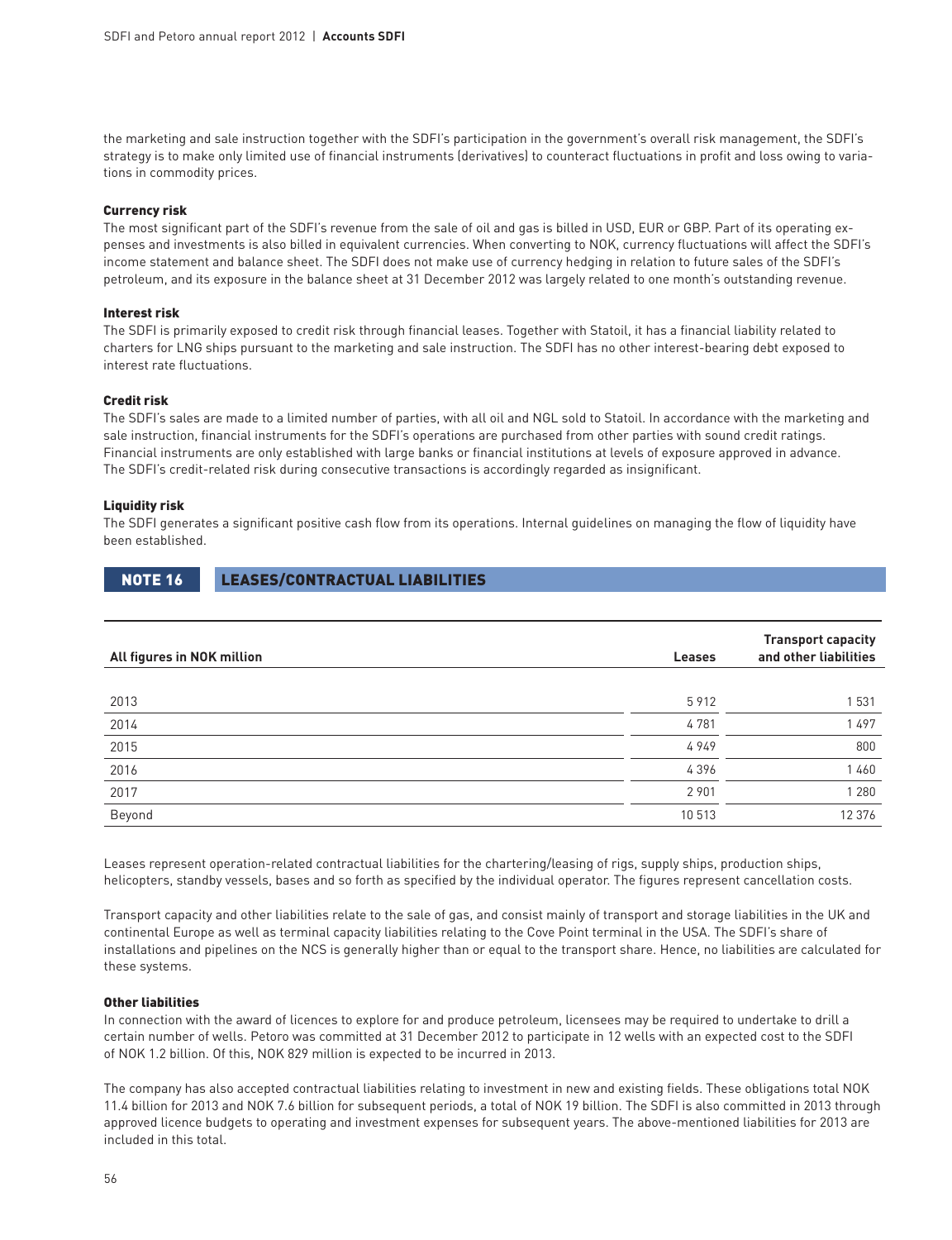In connection with the sale of the SDFI's oil and gas, Statoil has issued a limited number of warranties to vendors and owners of transport infrastructure relating to operations in the USA, the UK and continental Europe. Warranties issued in connection with trading operations are provided as security for the financial settlement.

The SDFI and Statoil deliver gas to customers under common gas sale agreements. SDFI gas reserves will be utilised in accordance with the SDFI's share of production from the fields selected to deliver the gas at any given time.

#### Other liabilities **NOTE 17**

The SDFI could be affected by possible legal actions and disputes as a participant in production licences, fields, pipelines and landbased plants, and in the joint sale of the SDFI's gas together with Statoil. The SDFI is involved in current disputes relating to issues in joint ventures in which Petoro is a licensee. Provisions have been made in the accounts for issues where a negative outcome for the SDFI portfolio is thought to be more likely than not.

#### Significant estimates **NOTE 18**

The SDFI accounts are presented in accordance with the Norwegian Accounting Act and Norwegian generally accepted accounting principles (NGAAP), which means that the management makes assessments and exercises judgement in a number of areas. Changes in the underlying assumptions could have a substantial effect on the accounts. Where the SDFI portfolio is concerned, it is presumed that assessments of reserves, removal of installations, exploration expenses and financial instruments could have the largest significance.

Recoverable reserves include volumes of crude oil, NGL (including condensate) and dry gas as reported in resource classes 1-3 in the NPD's classification system. Only reserves for which the licensees' plan for development and operation (PDO) has been sanctioned in the management committee and submitted to the authorities are included in the portfolio's expected reserves. A share of the field's remaining reserves in production (resource class 1) provides the basis for depreciation. A share of oil and gas respectively is calculated annually for the portfolio to represent the relationship between low and basis reserves. This common share is used to calculate the depreciation basis for each field. The downwardly adjusted basis reserves which form the basis for depreciation expenses have great significance for the result, and adjustments to the reserve base can cause major changes to the SDFI's profit.

Drilling expenses are capitalised temporarily until an assessment has been made of whether oil or gas reserves have been found. Assessments of the extent to which these expenses should remain capitalised or be written down in the period will affect results for the period.

Substantial investments in tangible fixed assets have been made in the SDFI portfolio. Each time the accounts are made up, these are reviewed for indications of a fall in value. The assessment of whether an asset must be written down builds to a great extent on judgements and assumptions about the future.

Reference is otherwise made to the description of the company's accounting principles and to notes 12 and 15, which describe the company's treatment of exploration expenses, uncertainties related to removal and financial instruments.

### Note 19 Equity

| All figures in NOK million             | 2012     | 2011     | 2010     |
|----------------------------------------|----------|----------|----------|
| Equity at 1 Jan                        | 152029   | 146 456  | 144 649  |
| Net income for the year                | 149 986  | 133 721  | 105 379  |
| Cash transfers to the government       | (146930) | [128083] | (103572) |
| Items recorded directly against equity |          | (64)     |          |
| <b>Equity at 31 Dec</b>                | 155 085  | 152029   | 146 456  |

Equity at 1 January includes a capital contribution of NOK 9.1 billion paid to Statoil on 1 January 1985 for the participatory interests acquired by the SDFI from Statoil. It otherwise includes accumulated income reduced by net cash transfers to the government.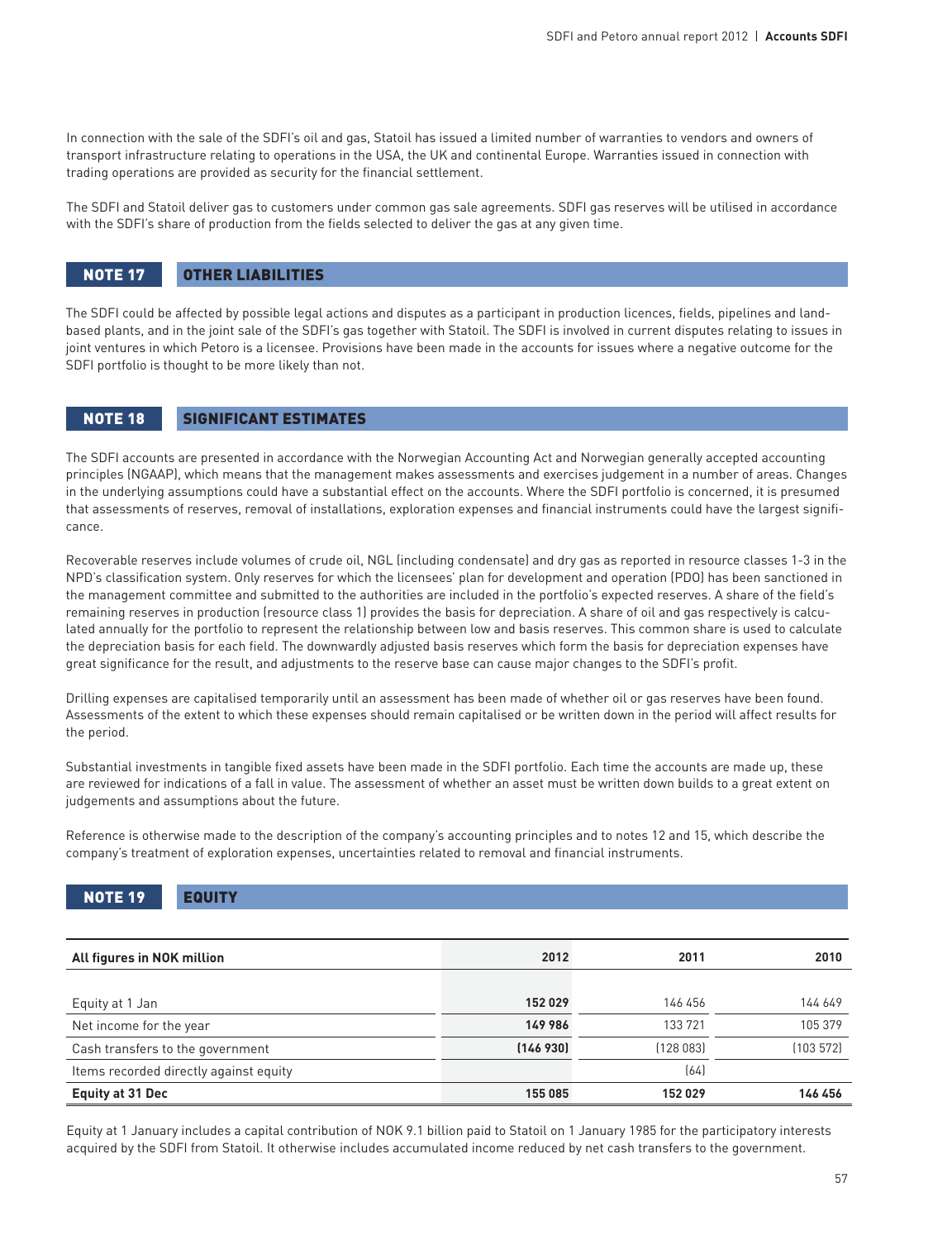#### **AUDITORS NOTE 20**

In accordance with the Act on the Auditing of Governmental Accounts of 7 May 2004, the Office of the Auditor General is the external auditor for the SDFI. The Auditor General issues a final audit letter (report) concerning the SDFI accounts and budget, which is first published after the government accounts have been submitted and when the Auditor General's annual report, Document no 1, is submitted to the Storting (parliament).

In addition, Deloitte AS has been engaged by the board of directors of Petoro AS to perform a financial audit of the SDFI as part of the internal audit function. Deloitte submits its audit report to the board in accordance with Norwegian auditing standards. Deloitte's fee is expensed in the Petoro accounts.

#### Expected remaining oil and gas reserves (unaudited) **NOTE 21**

|                                    |       | 2012 |       | 2011  |       | 2010 |
|------------------------------------|-------|------|-------|-------|-------|------|
| Oil* in mill bbl. Gas in bn scm    | oil   | gas  | oil   | gas   | oil   | gas  |
| Expected reserves at 1 Jan         | 1429  | 847  | 397   | 817   | 511   | 839  |
| Corrections for earlier years**    |       |      |       | 11    | (2)   | (6)  |
| Change in estimates                | 62    | 8    | 43    | $[3]$ | (4)   | 3    |
| Extensions and discoveries         | 34    |      | 74    |       | 16    | 8    |
| Improved recovery                  | 89    |      | 86    | 61    | 48    | Q    |
| Sale of reserves                   |       |      | (10)  | '1)   |       |      |
| Production                         | (157) | (41) | (161) | (33)  | (172) | (35) |
| <b>Expected reserves at 31 Dec</b> | 1458  | 821  | 1429  | 847   | 1397  | 817  |

\* Oil includes NGL and condensate.

\*\* Correction in 2011 as a result of reconciliation with official production figures from the NPD.

The SDFI added 290 million boe in new reserves during 2012. The biggest contributions came from the decision to develop the Martin Linge field. At the same time, adjustments on certain fields resulted in a net increase of 278 million boe in reserves.

At 31 December 2012, the portfolio's expected remaining oil, condensate, NGL and gas reserves totalled 6 623 million boe. This represented a decline of 136 million boe from the end of 2011. Petoro reports the portfolio's expected reserves in accordance with the NPD's classification system and on the basis of resource classes 1-3.

The net reserve replacement rate for 2012 was thereby 67 per cent, compared with 160 per cent the year before. The average reserve replacement rate for the portfolio over the past three years was 86 per cent. The corresponding figure for the 2009-11 period was 49 per cent.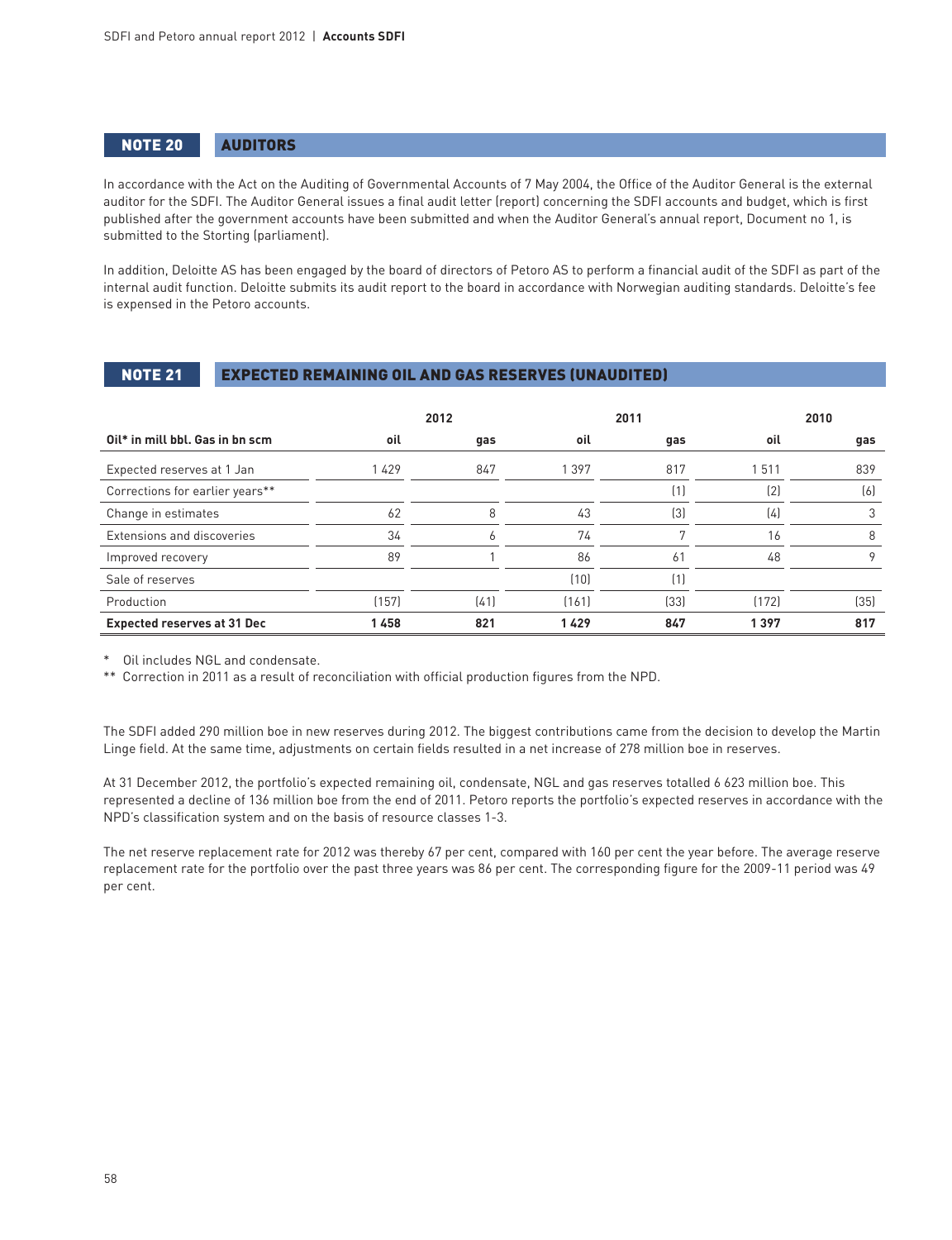# Note 22 SDFI overview of interests

| <b>Production licence</b> | At 31 Dec 12<br>Interest (%) | At 31 Dec 11<br>Interest (%) |
|---------------------------|------------------------------|------------------------------|
| 018                       | 5.0000                       | 5.0000                       |
| 018 B                     | 5.0000                       | 5.0000                       |
| 018 C                     | 5.0000                       | 5.0000                       |
| 018 DS                    | 5.0000                       | 5.0000                       |
| 028 C                     | 30.0000                      | 30.0000                      |
| 034                       | 40.0000                      | 40.0000                      |
| 036 BS                    | 20.0000                      | 20.0000                      |
| 037                       | 30.0000                      | 30.0000                      |
| 037 B                     | 30.0000                      | 30.0000                      |
| 037 E                     | 30.0000                      | 30.0000                      |
| 038                       | 30.0000                      | 30.0000                      |
| 038 C                     | 30.0000                      | 30.0000                      |
| 038 D                     | 30.0000                      | 30.0000                      |
| 040                       | 30.0000                      | 30.0000                      |
| 043                       | 30.0000                      | 30.0000                      |
| 043 BS                    | 30.0000                      | 30.0000                      |
| 050                       | 30.0000                      | 30.0000                      |
| 050 B                     | 30.0000                      | 30.0000                      |
| 050 C                     | 30.0000                      | 30.0000                      |
| 050 D                     | 30.0000                      | 30.0000                      |
| 050 DS                    | 30.0000                      | 30.0000                      |
| 050 ES                    | 30.0000                      |                              |
| 050 FS                    | 30.0000                      |                              |
| 050 GS                    | 30.0000                      |                              |
| 050 HS                    | 30.0000                      |                              |
| 051                       | 31.4000                      | 31.4000                      |
| 052                       | 37.0000                      | 37.0000                      |
| 052 B                     | 37.0000                      | 37.0000                      |
| 053                       | 33.6000                      | 33.6000                      |
| 054                       | 40.8000                      | 40.8000                      |
| 055 C                     | 33.6000                      | 33.6000                      |
| 057                       | 30.0000                      | 30.0000                      |
| 062                       | 19.9500                      | 19.9500                      |
| 064                       | 30.0000                      | 30.0000                      |
| 074                       | 19.9500                      | 19.9500                      |
| 074 B                     | 19.9500                      | 19.9500                      |
| 077                       | 30.0000                      | 30.0000                      |
| 078                       | 30.0000                      | 30.0000                      |
| 079                       | 33.6000                      | 33.6000                      |
| 085                       | 62.9187                      | 62.9187                      |
| 085 B                     | 62.9187                      | 62.9187                      |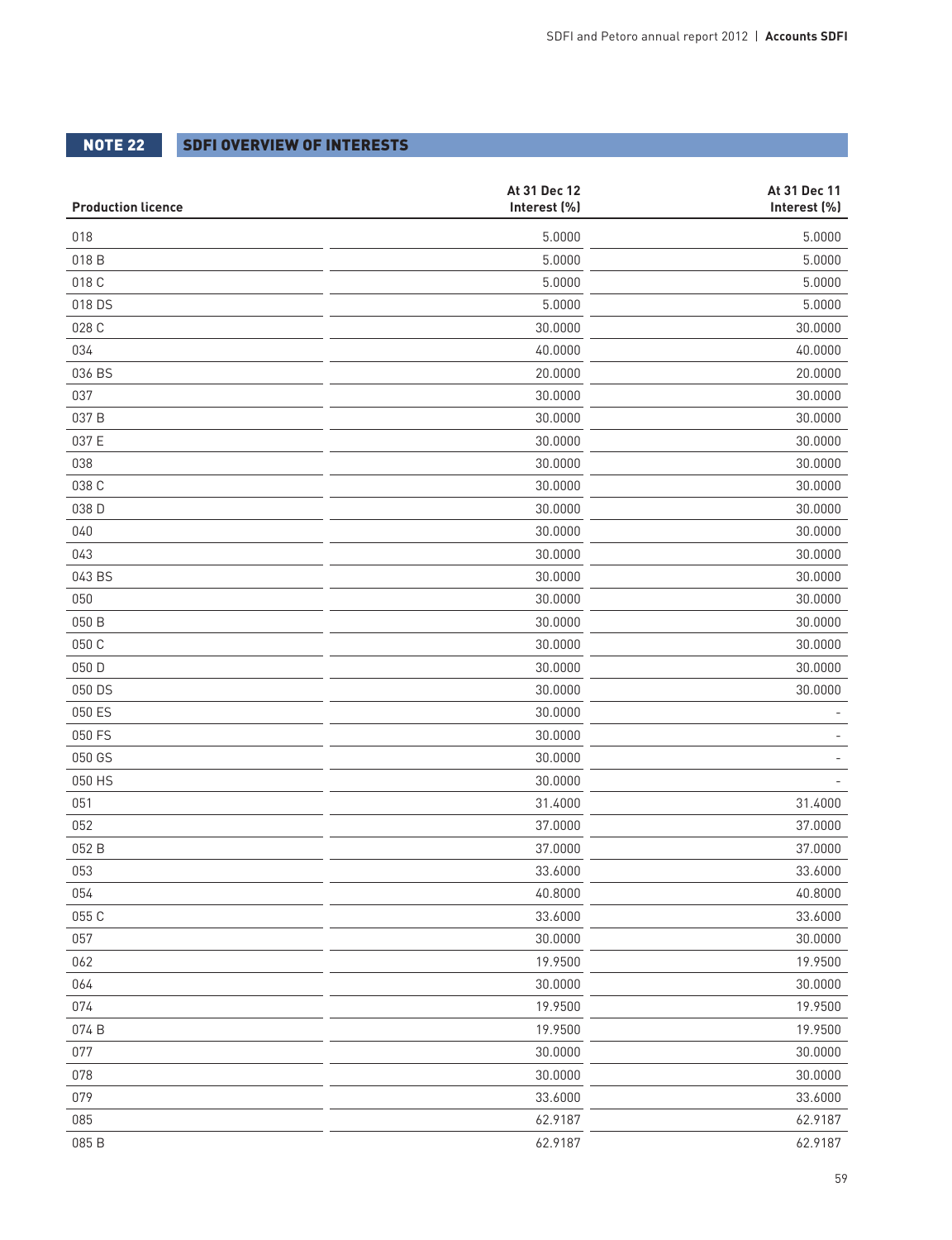| <b>Production licence</b> | At 31 Dec 12<br>Interest (%) | At 31 Dec 11<br>Interest (%) |
|---------------------------|------------------------------|------------------------------|
| 085 C                     | 56.0000                      | 56.0000                      |
| 089                       | 30.0000                      | 30.0000                      |
| 093                       | 47.8800                      | 47.8800                      |
| 093B                      | 47.8800                      | 47.8800                      |
| 094                       | 14.9500                      | 14.9500                      |
| 094B                      | 35.6900                      | 35.6900                      |
| 095                       | 59.0000                      | 59.0000                      |
| 097                       | 30.0000                      | 30.0000                      |
| 099                       | 30.0000                      | 30.0000                      |
| 100                       | 30.0000                      | 30.0000                      |
| 102                       | 30.0000                      | 30.0000                      |
| 102 C                     | 30.0000                      | 30.0000                      |
| 102 D                     | 30.0000                      |                              |
| 102 E                     | 30.0000                      |                              |
| 104                       | 33.6000                      | 33.6000                      |
| 104 B                     | 33.6000                      |                              |
| 107B                      | 7.5000                       | 7.5000                       |
| 107 D                     | 7.5000                       | 7.5000                       |
| 110                       | 30.0000                      | 30.0000                      |
| 110 B                     | 30.0000                      | 30.0000                      |
| 110 C                     | 30.0000                      | 30.0000                      |
| 120                       | 16.9355                      | 16.9355                      |
| 120 B                     | 16.9355                      | 16.9355                      |
| 124                       | 27.0900                      | 27.0900                      |
| 128                       | 24.5455                      | 24.5455                      |
| 128 B                     | 54.0000                      | 54.0000                      |
| 134                       | 13.5500                      | 13.5500                      |
| 152                       | 30.0000                      | 30.0000                      |
| 153                       | 30.0000                      | 30.0000                      |
| 153 B                     | 30.0000                      | 30.0000                      |
| 158                       | 47.8800                      | 47.8800                      |
| 169                       | 30.0000                      | 30.0000                      |
| 169 B1                    | 37.5000                      | 37.5000                      |
| 169 B <sub>2</sub>        | 30.0000                      | 30.0000                      |
| 169 C                     | 50.0000                      | 30.0000                      |
| 169 D                     | 30.0000                      | 30.0000                      |
| 171 B                     | 33.6000                      | 33.6000                      |
| 176                       | 47.8800                      | 47.8800                      |
| 190                       | 40.0000                      | 40.0000                      |
| 193                       | 30.0000                      | 30.0000                      |
| 193 B                     | 30.0000                      | 30.0000                      |
| 193 C                     | 30.0000                      | 30.0000                      |
| 193 D                     | 30.0000                      | 30.0000                      |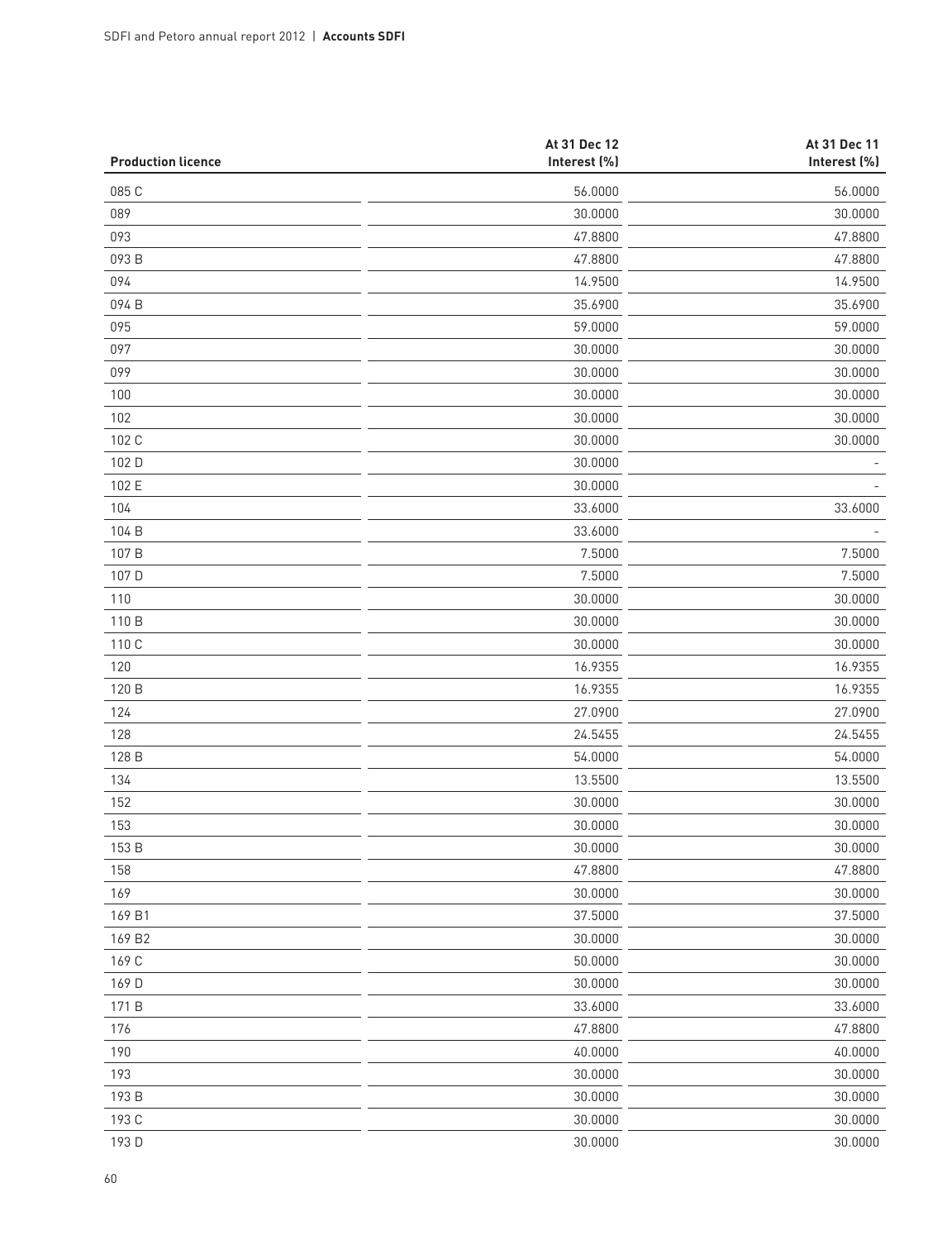|                           | At 31 Dec 12 | At 31 Dec 11 |
|---------------------------|--------------|--------------|
| <b>Production licence</b> | Interest (%) | Interest (%) |
| 193 E                     | 30.0000      |              |
| 195                       | 35.0000      | 35.0000      |
| 195 B                     | 35.0000      | 35.0000      |
| 199                       | 27.0000      | 27.0000      |
| 208                       | 30.0000      | 30.0000      |
| 209                       | 35.0000      | 35.0000      |
| 237                       | 35.6900      | 35.6900      |
| 248                       | 40.0000      | 40.0000      |
| 248 B                     | 40.0000      | 40.0000      |
| 250                       | 45.0000      | 45.0000      |
| 255                       | 30.0000      | 30.0000      |
| 263C                      | 19.9500      | 19.9500      |
| $264*$                    | 30.0000      | 30.0000      |
| 265                       | 30.0000      | 30.0000      |
| 275                       | 5.0000       | 5.0000       |
| 277                       | 30.0000      | 30.0000      |
| 277 B*                    | 30.0000      | 30.0000      |
| 283                       |              | 20.0000      |
| 309                       | 33.6000      | 33.6000      |
| 309 B                     | 33.6000      | 33.6000      |
| 309 C                     | 33.6000      | 33.6000      |
| 318                       | 20.0000      | 20.0000      |
| 318 B                     | 20.0000      | 20.0000      |
| 318 C                     | 20.0000      | 20.0000      |
| 327                       | 20.0000      | 20.0000      |
| 327 B                     | 20.0000      | 20.0000      |
| 374 S                     | 20.0000      | 20.0000      |
| 393                       | 20.0000      | 20.0000      |
| 393 B                     | 20.0000      | 20.0000      |
| 395                       | 20.0000      | 20.0000      |
| 396                       |              | 20.0000      |
| 400                       |              | 20.0000      |
| 402                       | 20.0000      | 20.0000      |
| 402 B                     | 20.0000      | 20.0000      |
| 438                       | 20.0000      | 20.0000      |
| 439                       |              | 20.0000      |
| 448                       | 30.0000      | 30.0000      |
| 473                       | 19.9500      | 19.9500      |
| 475 BS                    | 30.0000      | 30.0000      |
| 475 CS                    | 30.0000      | 30.0000      |
| 479                       | 14.9500      | 14.9500      |
| 482                       | 20.0000      | 20.0000      |
| 488                       | 30.0000      | 30.0000      |
|                           |              |              |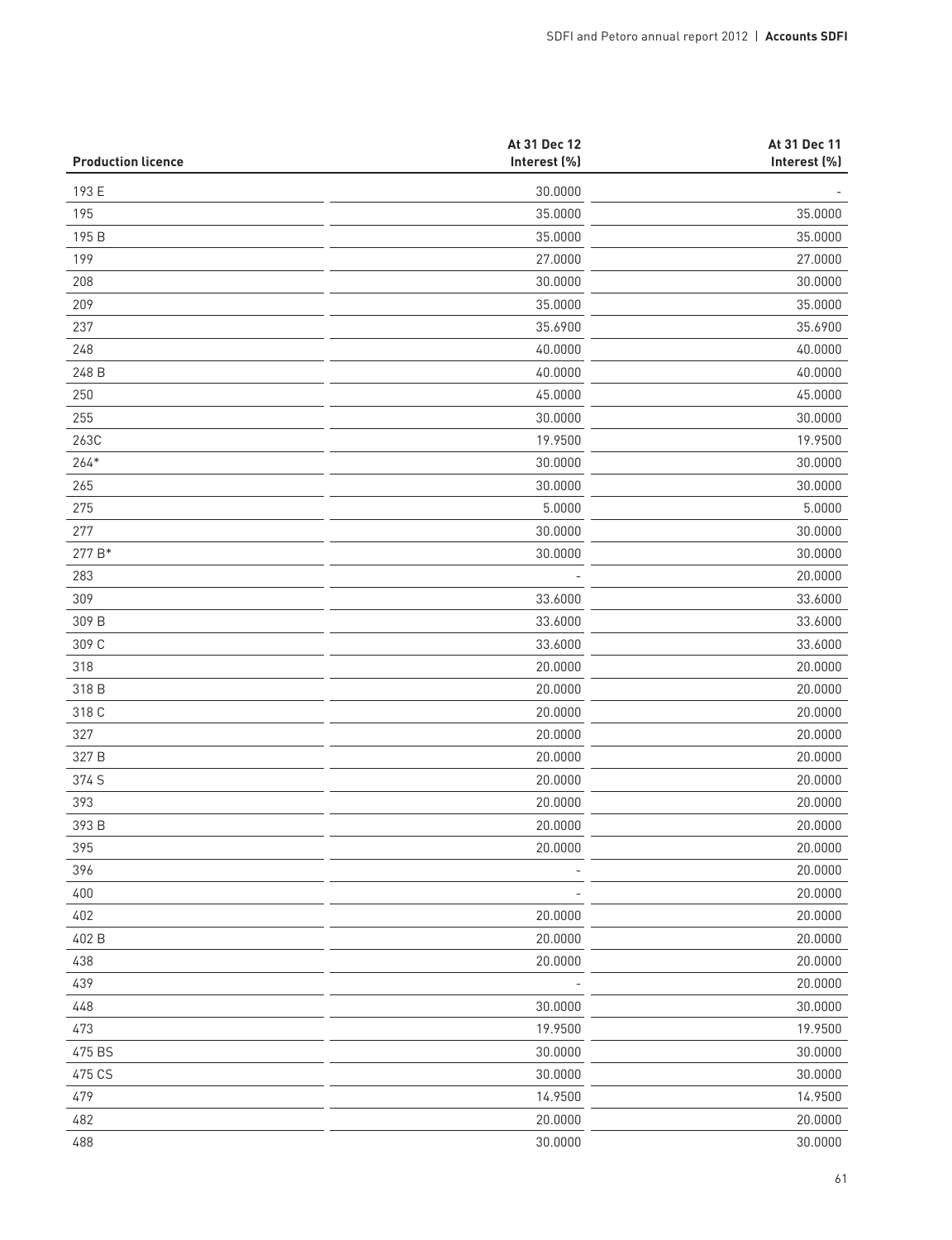| <b>Production licence</b> | At 31 Dec 12<br>Interest (%) | At 31 Dec 11<br>Interest (%) |
|---------------------------|------------------------------|------------------------------|
| 489                       | 20.0000                      | 20.0000                      |
| 502                       | 33.3333                      | 33.3333                      |
| 504                       | 32.2300                      | 3.0000                       |
| 504 BS                    | 3.0000                       | 3.0000                       |
| 506 BS                    | 20.0000                      | 20.0000                      |
| 506 CS                    | 20.0000                      | 20.0000                      |
| 506 DS                    | 20.0000                      |                              |
| 506 S                     | 20.0000                      | 20.0000                      |
| 511                       | 20.0000                      | 20.0000                      |
| 516                       | 24.5455                      | 24.5455                      |
| 522                       | 20.0000                      | 20.0000                      |
| 527                       | 20.0000                      | 20.0000                      |
| 532                       | 20.0000                      | 20.0000                      |
| 536                       |                              | 20.0000                      |
| 537                       | 20.0000                      | 20.0000                      |
| 538                       |                              | 20.0000                      |
| 545                       |                              | 20.0000                      |
| 552                       | 30.0000                      | 30.0000                      |
| 558                       | 20.0000                      | 20.0000                      |
| 562                       | 20.0000                      | 20.0000                      |
| 566 S                     | 20.0000                      | 20.0000                      |
| 568                       | 20.0000                      | 20.0000                      |
| 598                       | 20.0000                      | 20.0000                      |
| 602                       | 20.0000                      | 20.0000                      |
| 605                       | 20.0000                      | 20.0000                      |
| 608                       | 20.0000                      | 20.0000                      |
| 611                       | 20.0000                      | 20.0000                      |
| 612                       | 20.0000                      | 20.0000                      |
| 615                       | 20.0000                      | 20.0000                      |
| 618                       | 20.0000                      | $\overline{\phantom{0}}$     |
| 625                       | 20.0000                      | ٠                            |
| 628                       | 20.0000                      | $\qquad \qquad -$            |
| 638                       | 20.0000                      | ۰                            |
| 639                       | 20.0000                      | ۰                            |
| 642                       | 20.0000                      |                              |
| 656                       | 20.0000                      |                              |
| 657                       | 20.0000                      |                              |
| 659                       | 30.0000                      |                              |
|                           |                              |                              |

## **Net profit licences\*\***

| 027 |  |
|-----|--|
| 028 |  |
| 029 |  |
| 033 |  |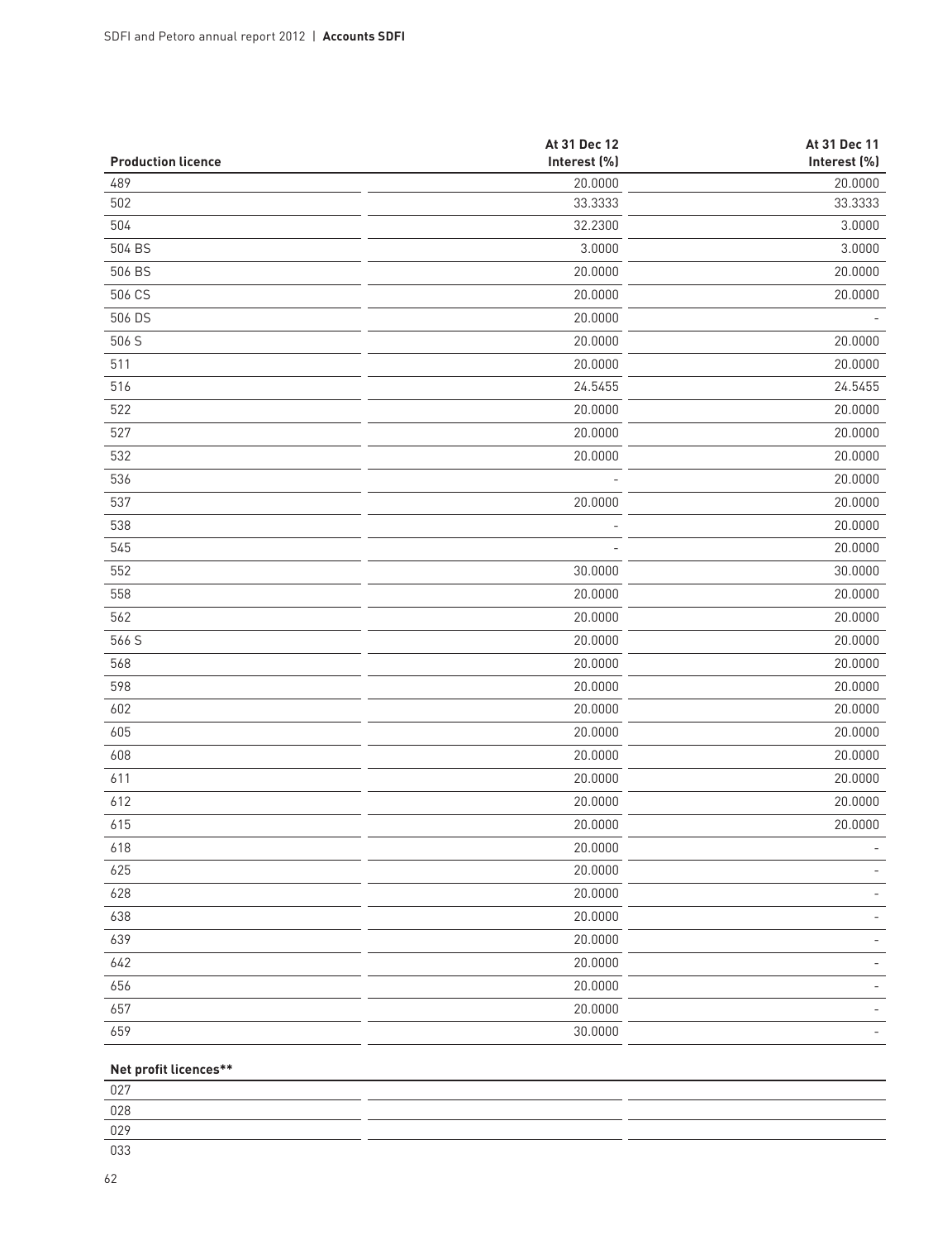|                                 | At 31 Dec 12 | At 31 Dec 11 | Remaining         |              |
|---------------------------------|--------------|--------------|-------------------|--------------|
| <b>Unitised fields</b>          | Interest (%) | Interest (%) | production period | Licence term |
| Gimle Unit                      | 24.1863      | 24.1863      | 2023              | 2023         |
| Grane Unit                      | 28.9425      | 28.9425      | 2030              | 2030         |
| Halten Bank West Unit (Kristin) | 19.5770      | 19.5770      | 2032              | 2027         |
| Heidrun Unit                    | 57.7934      | 57.4029      | 2044              | 2024         |
| Huldra Unit                     | 31.9553      | 31.9553      | 2015              | 2015         |
| Jette Unit                      | 30.0000      |              | 2019              | 2030         |
| Martin Linge Unit               | 30.0000      | 30.0000      | 2027              | 2027         |
| Norne Inside                    | 54.0000      | 54.0000      | 2030              | 2026         |
| Ormen Lange Unit                | 36.4750      | 36.4750      | 2036              | 2040         |
| Oseberg Area Unit               | 33.6000      | 33.6000      | 2041              | 2031         |
| Snorre Unit                     | 30.0000      | 30.0000      | 2039              | 2015         |
| Snøhvit Unit                    | 30.0000      | 30.0000      | 2054              | 2035         |
| <b>Statfjord East Unit</b>      | 30.0000      | 30.0000      | 2025              | 2024         |
| Sygna Unit                      | 30.0000      | 30.0000      | 2025              | 2024         |
| <b>Tor Unit</b>                 | 3.6874       | 3.6874       | 2049              | 2028         |
| <b>Troll Unit</b>               | 56.0000      | 56.0000      | 2058              | 2030         |
| Valemon Unit                    | 30.0000      | 30.0000      | 2042              | 2031         |
| Vega Unit                       | 24.0000      | 24.0000      | 2024              | 2035         |
| Visund Inside                   | 30.0000      | 30.0000      | 2034              | 2034         |
| Åsgard Unit                     | 35.6900      | 35.6900      | 2029              | 2027         |

**Fields**

| 30.0000 | 30.0000 | 2017 | 2025 |
|---------|---------|------|------|
| 47.8800 | 47.8800 | 2034 | 2024 |
| 5.0000  | 5.0000  | 2049 | 2028 |
| 5.0000  | 5.0000  | 2049 | 2028 |
| 5.0000  | 5.0000  | 2050 | 2028 |
| 30.0000 | 30.0000 | 2027 | 2028 |
| 30.0000 | 30.0000 | 2040 | 2036 |
| 30.0000 | 30.0000 | 2036 | 2036 |
| 20.0000 | 20.0000 | 2015 | 2021 |
| 30.0000 | 30.0000 | 2045 | 2031 |
| 30.0000 | 30.0000 | 2014 | 2021 |
| 30.0000 | 30.0000 | 2017 | 2025 |
| 24.5455 |         | 2030 | 2026 |
| 30.0000 | 30.0000 | 2025 | 2026 |
| 30.0000 |         | 2030 | 2030 |
| 30.0000 | 30.0000 | 2030 | 2024 |
| 40.0000 | 40.0000 | 2015 | 2032 |
| 24.5455 | 24.5455 | 2030 | 2026 |
| 30.0000 | 30.0000 | 2021 | 2021 |
| 37.0000 | 37.0000 | 2023 | 2020 |
| 30.0000 | 30.0000 | 2031 | 2024 |
| 19.9500 | 19.9500 |      | 2027 |
|         |         |      |      |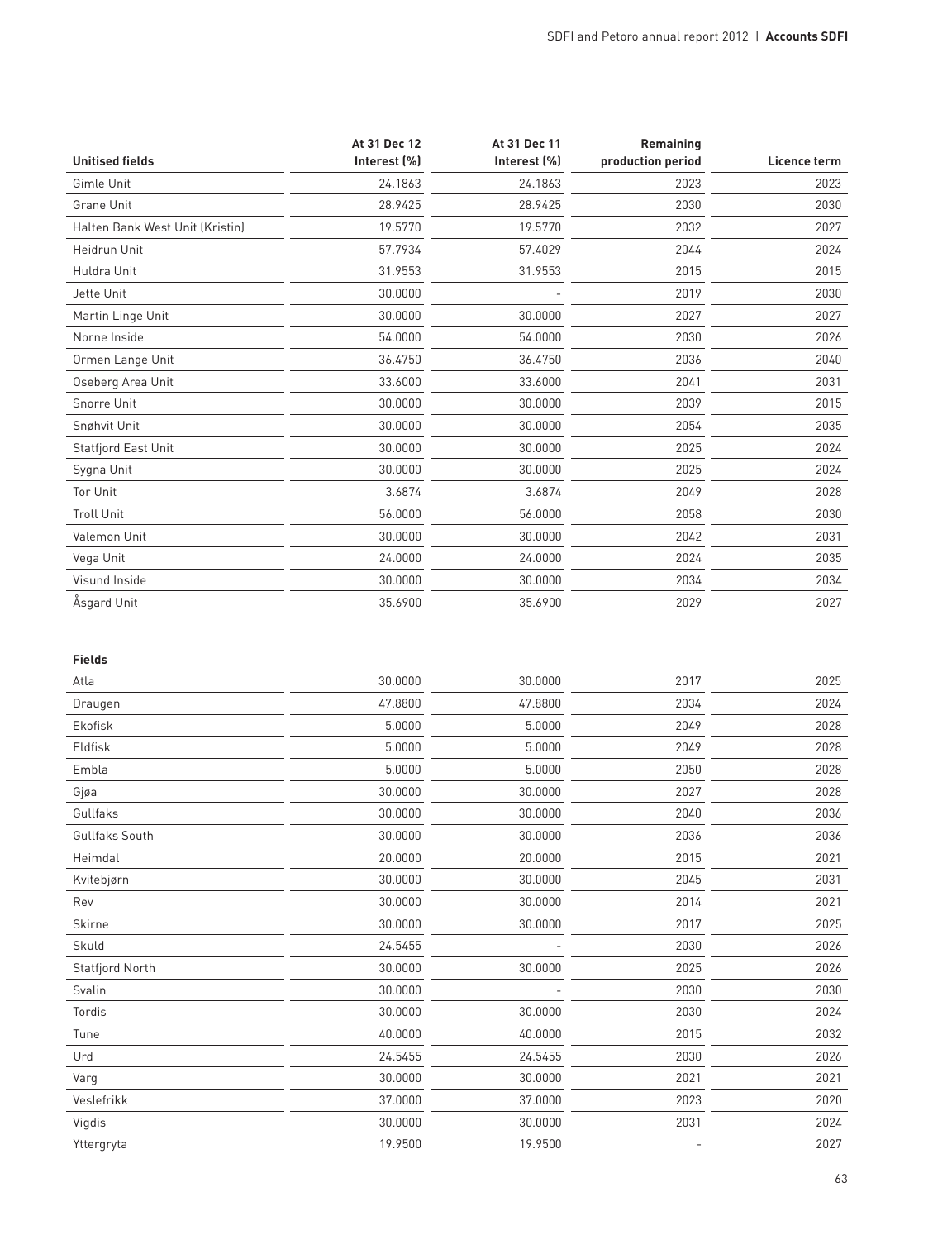## Pipelines and land-based plants

| At 31 Dec 12 | At 31 Dec 11 |              |
|--------------|--------------|--------------|
| Interest (%) | Interest [%] | Licence term |
| 48.3838      | 48.3838      | 2014         |
| 55.7681      | 55.7681      | 2023         |
| 42.0631      | 42.0631      | 2030         |
| 30,0000      | 30,0000      | 2020         |
| 5.0000       | 5.0000       | 2028         |
|              |              |              |

#### **Oil - land-based plants**

| $\mathbf{1}$<br>____ | 000۲ .<br>. | .0000<br>. |  |
|----------------------|-------------|------------|--|
|                      |             |            |  |

| <b>Gas pipelines</b>        |         |                          |      |
|-----------------------------|---------|--------------------------|------|
| Gassled***                  | 45.7930 | 45.7930                  | 2028 |
| Haltenpipe                  | 57.8125 | 57.8125                  | 2020 |
| Mongstad Gas Pipeline (EMV) | 56,0000 | 56,0000                  | 2030 |
| Polarled (NSGI)             | 11.9460 | $\overline{\phantom{0}}$ |      |
| Kristin Gas Export          | 35.6000 | $\overline{\phantom{a}}$ |      |
|                             |         |                          |      |

#### **Gas - land-based plants**

| Dunkerque Terminal DA                      | 29.7652 | 29.7652 | 2028 |
|--------------------------------------------|---------|---------|------|
| Zeepipe Terminal JV                        | 22 4384 | 22.4384 | 2028 |
| Vestprosess DA                             | 41.0000 | 41.0000 |      |
| Kollsnes (gas processing plant, operation) | 45.7930 | 45.7930 |      |
| Norsea Gas AS (Interest)                   | 40.0060 | 40.0060 | 2028 |
| Ormen Lange Eiendom DA                     | 36.4750 | 36.4750 | 2035 |

The SDFI also has intangible fixed assets relating to gas storage in the UK and Germany, and financial fixed assets related to an associate in the USA (SNG).

\* Relinquished 1 January 2013.

\*\* Production licences where the SDFI is not a licensee, but has a right to a share of possible profit.

\*\*\* The interest in Gassled including Norsea Gas is 46.698 per cent.